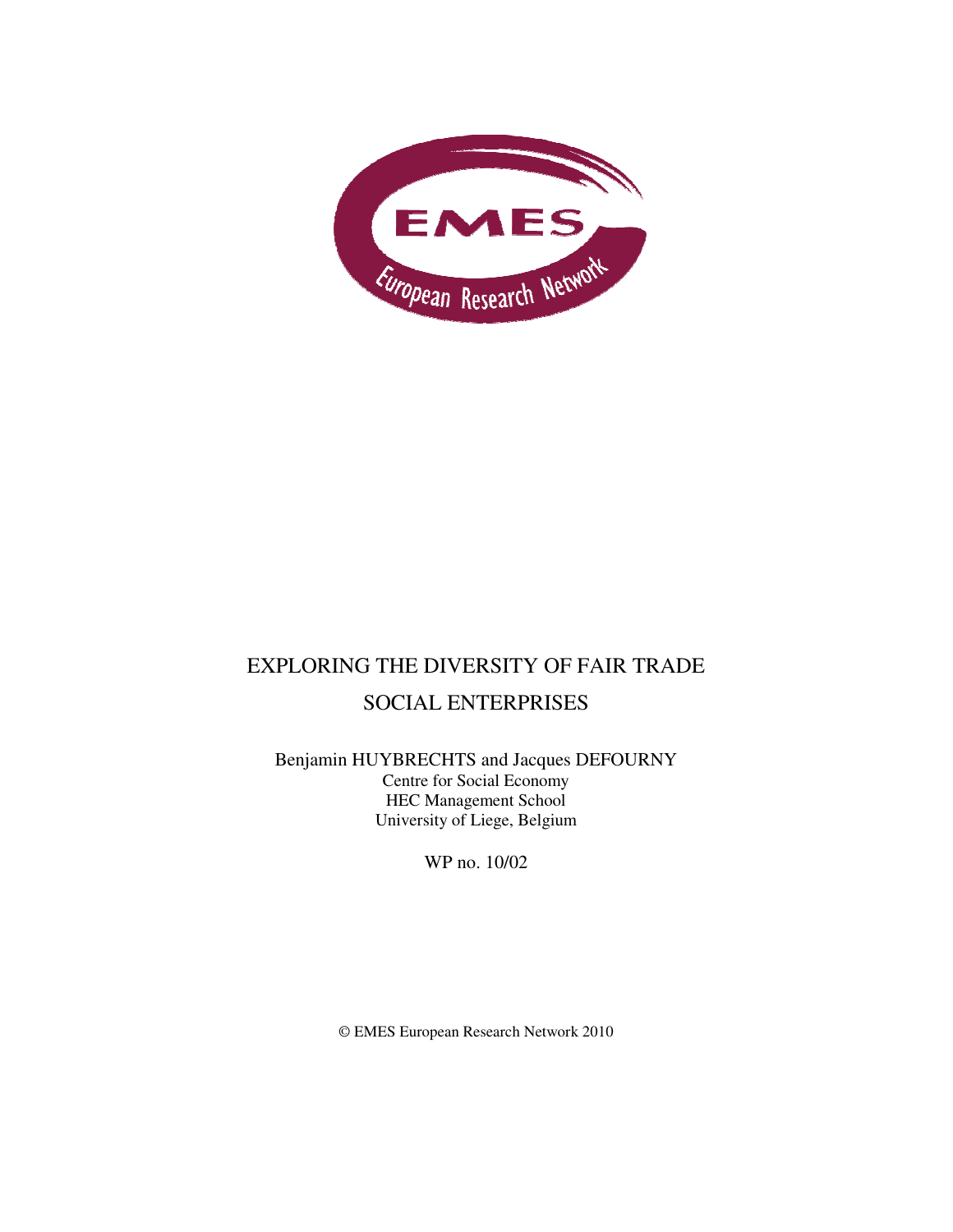## **TABLE OF CONTENTS**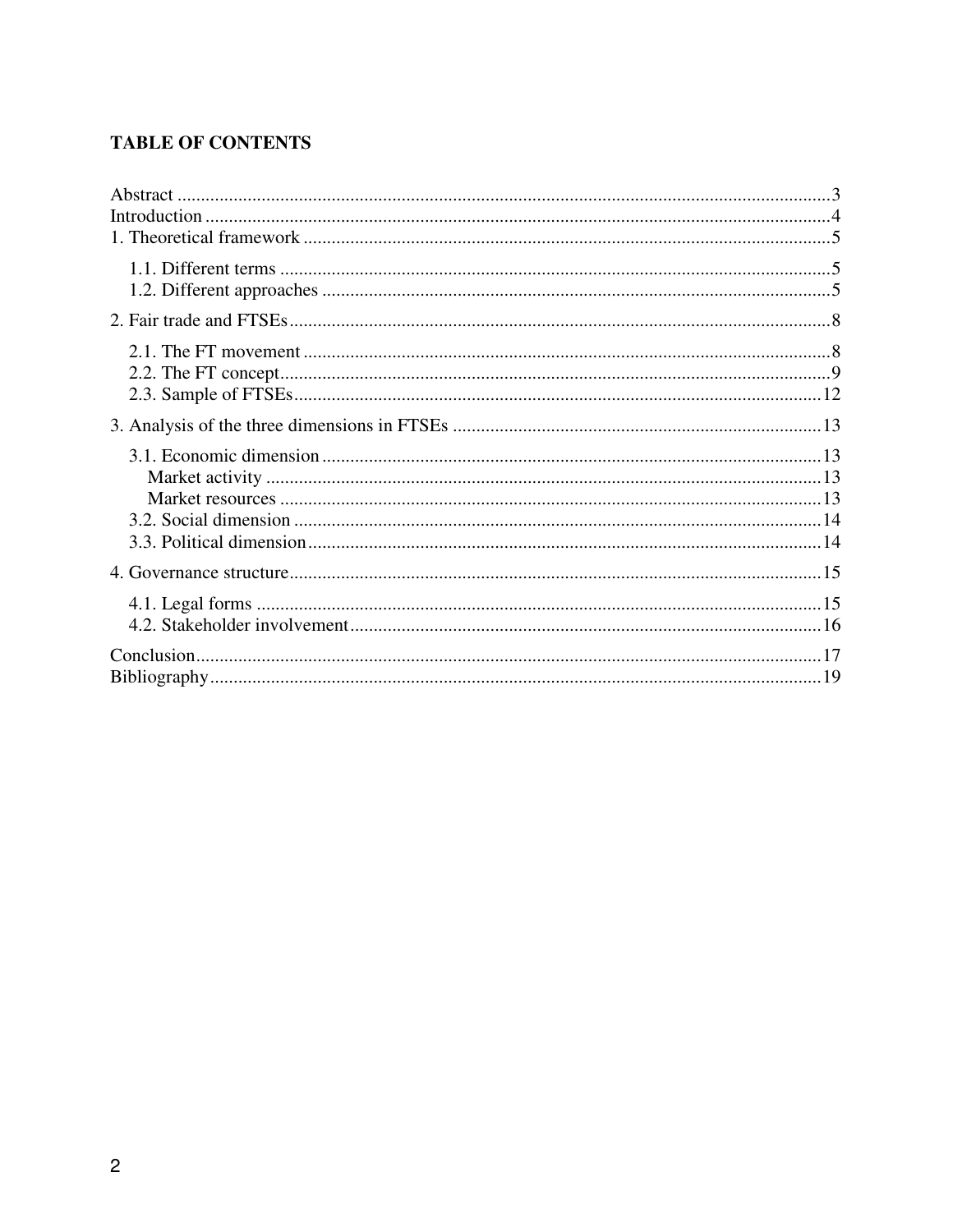### **ABSTRACT**

Fair trade (FT) organisations have been quite early taken as examples of social enterprises (SE) and have contributed to the shaping of the SE concept. The goal of this article is to examine more deeply, both at a conceptual and at an empirical level, to what extent FT organisations can be considered as social enterprises. First, we introduce different theoretical frameworks of SE and examine FT in the context of each of these frameworks. In a second step, we use an empirical study on fair trade social enterprises (FTSEs) across four European countries to illustrate and deepen the links between FT and SE, focusing on the goals and the governance structures of FTSEs.

It appears that all FTSEs combine in some way economic, social and sometimes also political goals. FTSEs are thus in line with the "hybrid-goal" nature of SEs. FTSEs' governance is also quite specific and often innovative in terms of organisational architecture and stakeholders' involvement. Some FTSEs are closer to the European – participatory – approach of social enterprise, while others are closer to US – individual – approaches. Finally, the governance structures of FTSEs seem to reflect quite well their goal mix.

This article provides a more solid basis for the often implicit link between FT and SE. Future researches could use our work to explore specific topics of the SE literature (e.g. stakeholders' involvement) in the context of FT. The FT example could also be used to examine further the shifting boundaries of the SE reality. The originality of this article is to apply the SE concept to a specific field and to show how, within this field, there is at the same time (1) a diversity of organisations, reflecting the diversity of SE approaches and (2) a range of specific features (especially in terms of goal mix and governance) distinguishing SEs from other types of organisations operating in the same field.

*Keywords:* Social enterprise, fair trade, multiple goals, governance, Europe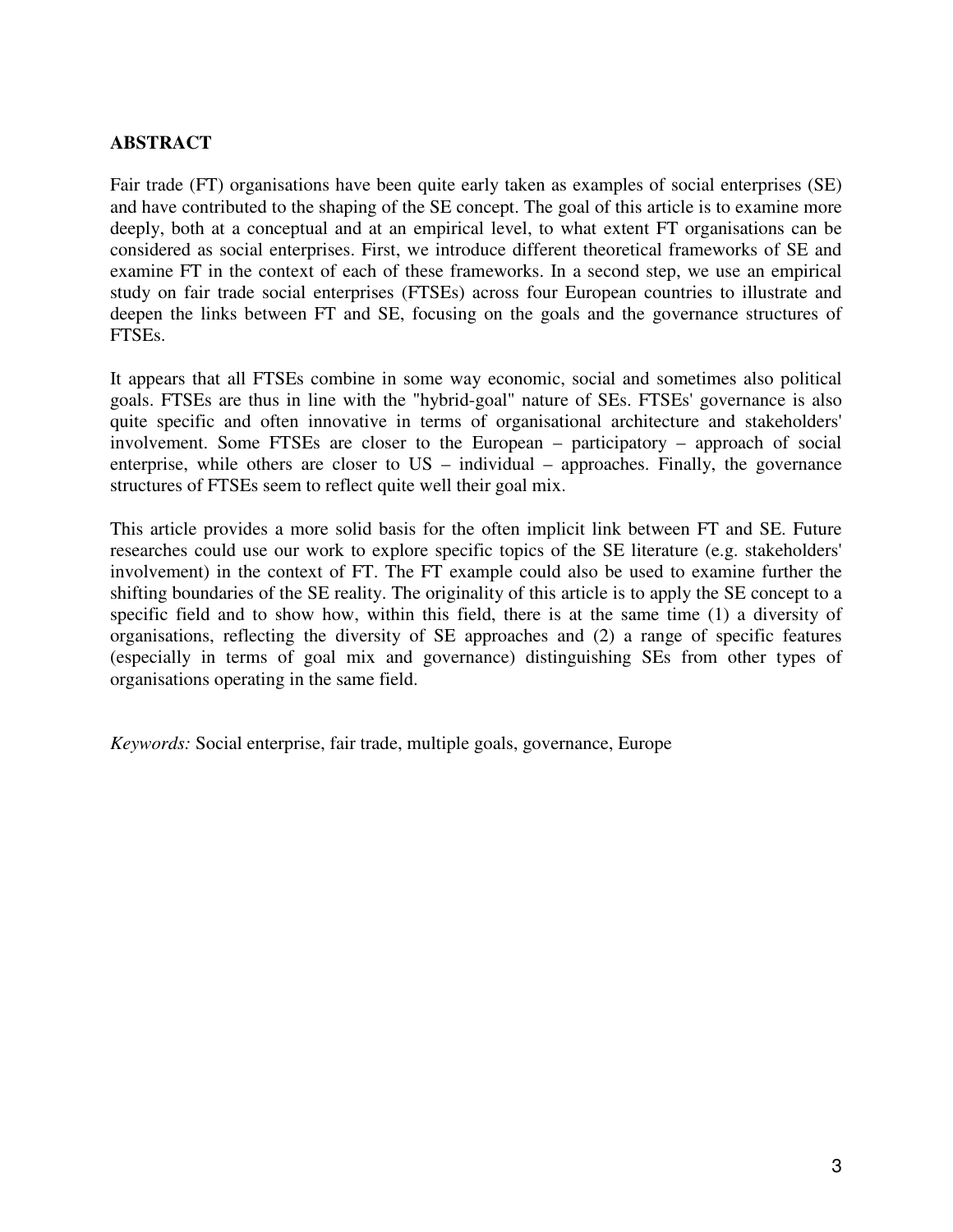#### **INTRODUCTION**

The fair trade (FT) "movement" or "sector" is evolving rapidly, both in terms of sales and in terms of public awareness. FT has emerged as one of the fastest growing and most commented initiatives using (and adapting) market mechanisms to pursue a social purpose, i.e. poverty alleviation for small-scale producers in the South<sup>1</sup> (Moore 2004; Nicholls and Opal 2005; Raynolds *et al.* 2007). To pursue this common purpose, fair trade social enterprises (FTSEs) have adopted very heterogeneous organisational strategies, making FT a highly diversified organisational landscape (Becchetti and Huybrechts 2008; Wilkinson 2007).

The historical evolution of the FT movement explains much of this diversity. To put it simply, the roots of the movement are to be found in pioneer non-profit<sup>2</sup> organisations and NGOs that started a commercial activity to support their (often pre-existing) social mission. Later on, businesses became increasingly interested in FT, either at the distribution level (supermarkets) or at the import or transformation level (mainstream businesses, including food multinationals). In the meantime, new businesses appeared with the specific aim of marketing FT products. Some of these businesses, such as Cafédirect or Divine Chocolate, were launched by pioneer FTSEs themselves (Doherty and Tranchell 2007). In this article, we focus on organisations (either pioneers or newcomer businesses) totally involved in FT, thus excluding supermarkets or food businesses having only a part of their products labelled as FT products.

Given their multidimensional mission, which combines economic, social and sometimes political dimensions, FT organisations have been quite early taken as examples of "social enterprises" (SEs) and have contributed to the shaping of the SE concept. It is in the United Kingdom that such links were established most explicitly, by both academics (e.g. Doherty and Tranchell 2007; Nicholls 2006) and practitioners<sup>3</sup>. Following Dart (2004), we could interpret the trend, among FT practitioners, to depict themselves (and to be depicted) as SEs as stemming from a research of legitimacy in an environment promoting values of entrepreneurship and innovation.

Nevertheless, even though FT is commonly associated with SE, there still remains to be explained carefully why this is the case, and to what extent. Is it the involvement in FT that makes the enterprises "social", or is it a set of particular organisational characteristics shared by most FTSEs, or a combination of both?<sup>4</sup> If the fact of "doing FT" is not a sufficient basis for "being a  $SE''$  – as we believe it –, then what is it in FT organisations that makes them eligible as SEs?

 $\overline{a}$ 

<sup>&</sup>lt;sup>1</sup> The terms "South" and "North", most often used in the literature on fair trade, correspond to a geopolitical division of the world, between respectively "developing countries" and "industrialised countries".

<sup>&</sup>lt;sup>2</sup> We use the term "non-profit" organisations instead of "not-for-profit", "voluntary" or "charity", "non-profit" being the most commonly used in the international literature.

 $3$  Let us for instance take the example of the nomination of Penny Newman, former CEO of British FTSE Cafédirect, as "Social Enterprise Ambassador" in 2007.

<sup>&</sup>lt;sup>4</sup> Most FTSEs have a clear opinion in this regard. For instance, Penny Newman, former CEO of Cafédirect, declared during our discussion (15<sup>th</sup> January 2008): "It is clearly not because we sell FT products that we are a SE. Otherwise, any of the companies involved in FT could be considered as SEs. No, we are a SE because we have a social mission central to the company. Producers are the main beneficiaries of our activity and they are owners of the company. This would be unthinkable for traditional businesses".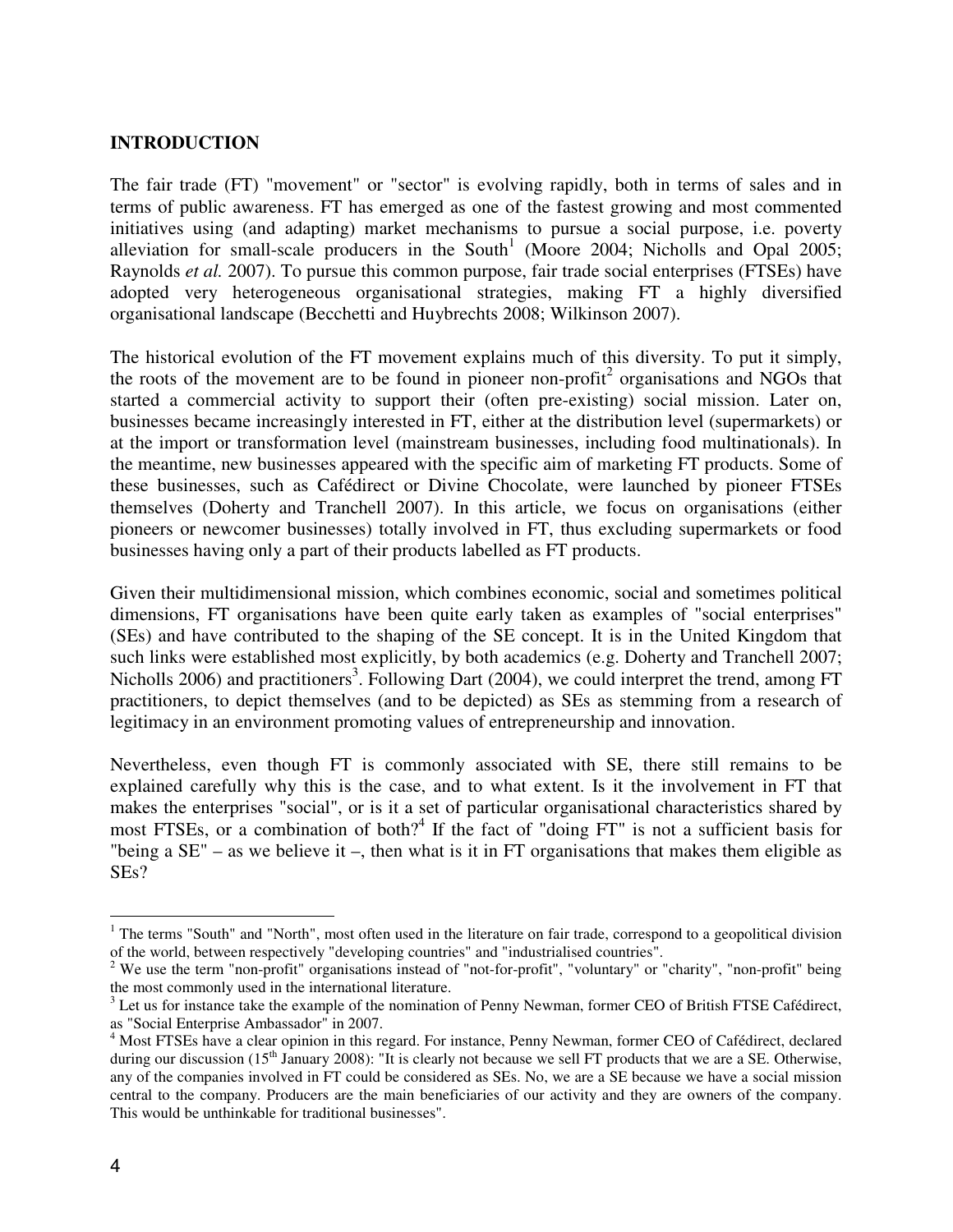The answers to these questions are closely linked to the framework used to define SE. This is why we start by reviewing different conceptualisations of SE (in part 1). In part 2, we recall the basics of the FT concept and the historical evolution of the movement. We then present our empirical data on FTSEs in four European regions, as well as our methodology. This allows us to locate FTSEs with regard to the main features identified by various approaches of SE; this is the object of the subsequent parts. First (in part 3), we explore the three dimensions – namely the economic, the social and the political dimensions - possibly present in FTSEs' activities. Then (in part 4), we examine the governance of FTSEs, including the legal form and the relationships with – and possible involvement of – external stakeholders.

### **1. THEORETICAL FRAMEWORK**

#### **1.1. Different terms**

The literature uses three different terms which, at first sight, might seem linked in a very simple way: "social entrepreneurship" is the dynamic process through which a specific type of individual, deserving the name of "social entrepreneur", creates and develops an organisation that may be defined as a "social enterprise" (Mair and Marti 2006). However, in the literature, the use of one or another term is often linked to a different focus and/or understanding of the phenomenon of "SE". Many authors consider that "social entrepreneurship" designates a wider range of initiatives, not necessarily taking the form of "social enterprises" (Nicholls 2006; Thompson 2008). In the present article, which focuses on the organisational level, we will use the term "social enterprise". This does not mean that we will not also include theoretical contributions linked to the two other terms; we will consider the latter as different entries allowing to study - despite some nuances - the same global reality.

### **1.2. Different approaches**

The literature on social enterprise and social entrepreneurship is recent and heterogeneous. It has evolved in different ways, with, on the one hand, contributions by North-American<sup>5</sup> authors, and on the other hand, contributions by authors from continental Europe, grouped in the EMES network. It seems that the former have rather used the perspective of social entrepreneurship, despite several exceptions<sup>6</sup>, while the latter have mainly developed an organisational analysis of social enterprises (Defourny and Nyssens 2008a; Kerlin 2006; 2008). Although the two schools have initially developed separately, bridges have recently been established, revealing more convergences than what might have been expected at first (Defourny and Nyssens 2008a).

Within the approach developed by North-American authors, a first school of thought focuses on earned income strategies developed to support the organisation's social mission. Dees and Battle

<sup>&</sup>lt;sup>5</sup> Scholars in regions such as the United Kingdom, Latin America and Asia seem more heterogeneous, with some closer to the North-American and others closer to the continental European approaches.

<sup>&</sup>lt;sup>6</sup> The term social enterprise seems to be used more frequently in the UK than elsewhere, both by practitioners (e.g. Social Enterprise Coalition, Social Enterprise London, etc.), by academics and by the state (Social Enterprise Unit).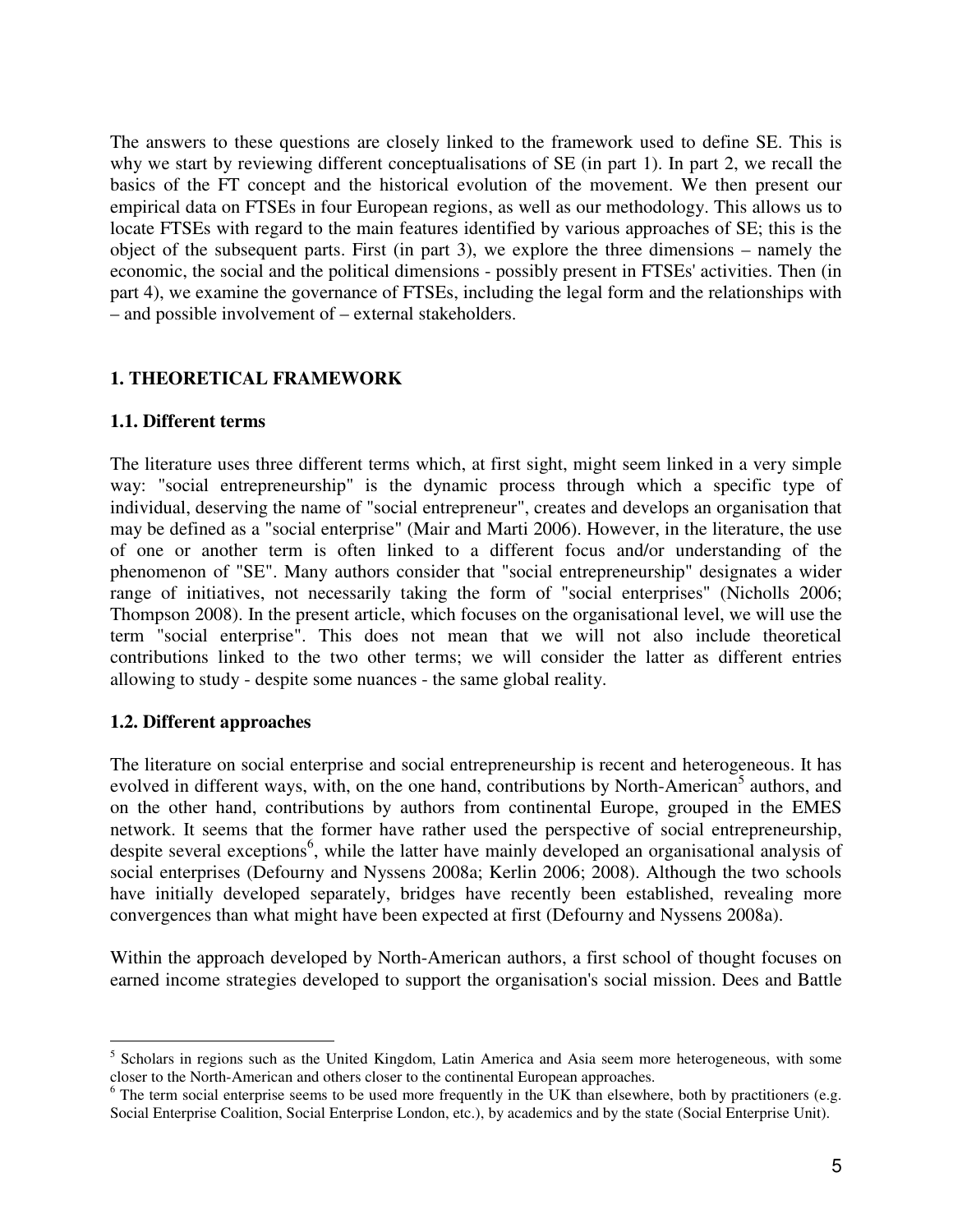Anderson (2006) call it – although reluctantly<sup>7</sup> – the "social enterprise" school but, following Defourny and Nyssens (2008a), we prefer to refer to it as the "enterprising non-profit" school. At its origins, the focus of this school was on non-profit organisations increasingly looking for new resources from the market and seeking to adopt a more efficient and market-oriented behaviour (e.g. Emerson and Twersky 1996). Later, it was observed that "for-profit companies" were increasingly including social purposes in their basically economic missions; this second trend also fed this approach. Social enterprises are thus seen as emerging either from the social sector or from the business sector, between which the boundaries are increasingly blurred. Central to social enterprises in this approach is the idea of using the market and generating one's own incomes to achieve sustainability and thus pursue the social missions more effectively.

The second school of thought, called the "social innovation" school, is based on the theories of entrepreneurship and focuses on innovation rather than on income generation. Dees and Battle Anderson (2006:45) state this as follows: "[the] use of the term 'social entrepreneurs' to describe innovators pursuing social change helped to reinforce the idea that social entrepreneurship needs not to be framed in terms of income. It could be more about outcomes, about social change". Battle Anderson and Dees (2006) are particularly critical about the links made in the previous school of thought between market incomes and efficiency. The focus on outcomes rather than incomes seems to be embraced by various foundations supporting social entrepreneurs (this is for example the case of Ashoka).

Dees and Battle Anderson (2006) point out several convergences between the two schools. Indeed, the "enterprising non-profit" school is also concerned about innovation and outcomes, while the "social innovation" school is not opposed to incomes exclusively originating from the market: it is rather the idealisation of market resources and the linking of such resources with independence, self-sufficiency or greater impact that has been criticised (Battle Anderson and Dees 2006). Dees and Battle Anderson (2006) propose to call this intersection "enterprising social innovation", including in it all the innovative initiatives that seek to create sustainable social change by blending methods from both the business and the social sectors. This intersection is described as the most promising research area. Nicholls' book (2006) can be seen as one example of this intersection, with contributions covering both the process of social entrepreneurship and the nature of social enterprises, highlighting both the potential of market incomes and its limits, and introducing critical insights on notions such as social change.

Nicholls and Cho (2006) define social entrepreneurship as composed of three elements: sociality, innovation, and market orientation. As far as sociality is concerned, while the social nature of social entrepreneurship may seem obvious – through "a context, process and/or set of outputs that might reasonably be considered to be in the public benefit" (Nicholls, forthcoming) –, Nicholls and Cho (2006) warn about the often ill-defined and descriptive nature of social change. This may lead to ignoring the heterogeneity of interests and favouring particular social groups at the expense of others. Nicholls and Cho (2006: 106) thus call for a stronger awareness of the fact that "[visions] of the social are inextricably linked to varying sets of potentially incompatible values

<sup>&</sup>lt;sup>7</sup> In a footnote, Dees and Battle Anderson (2006: 41) explain that the term "social enterprise" has been chosen for this school of thought on the basis of a "convention", probably rooted in the North-American practice. They admit that such a term should ideally not be linked to one particular school of thought but that it should be left as a generic name. We fully agree with this last comment.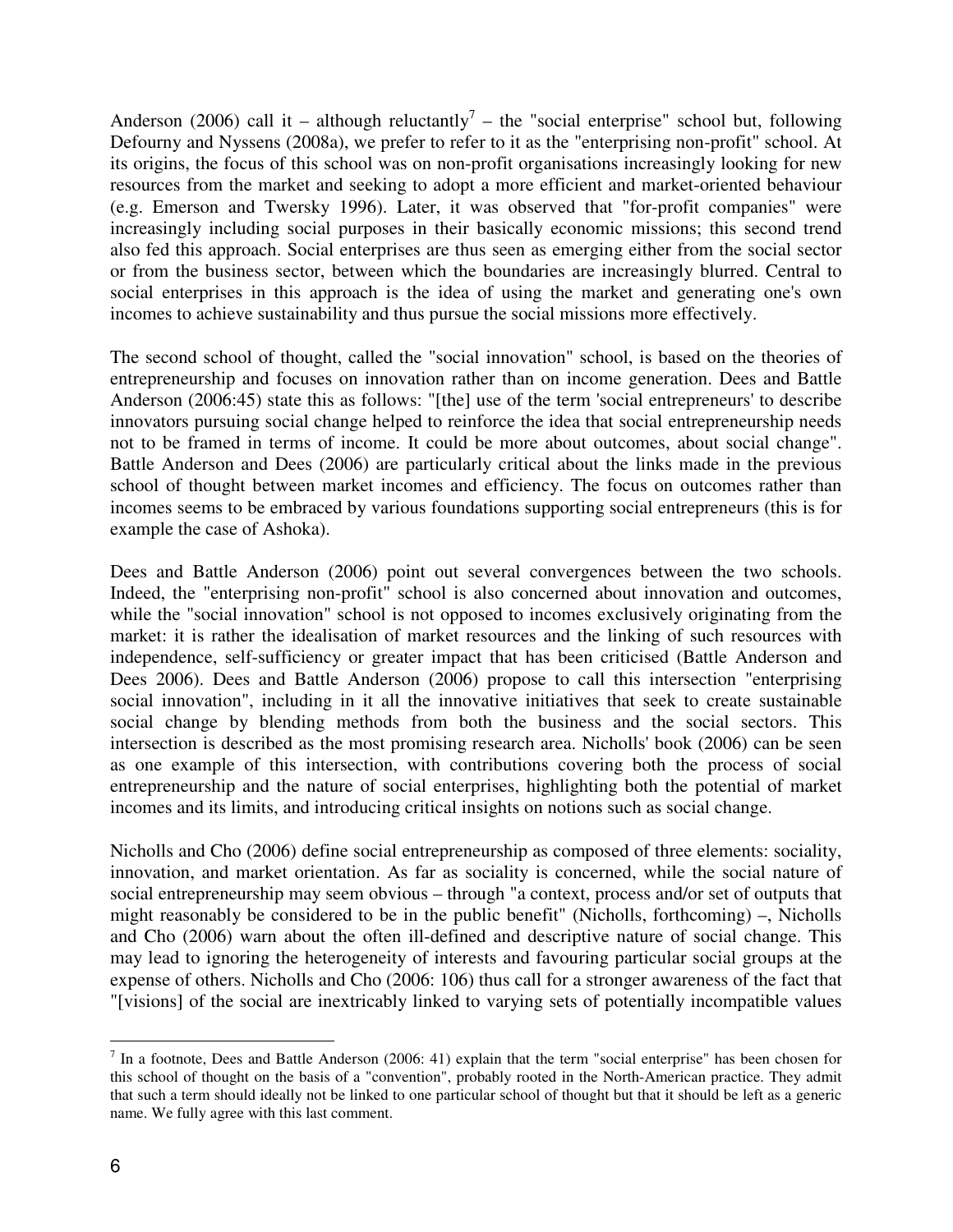and normative commitments". In such a context, "talking about social entrepreneurship without acknowledging the possibility of fundamentally divergent social objectives makes little sense". The second element, innovation, is also ambiguous. Drawing on the Schumpeterian view of innovation, the emphasis is laid on new combinations of goods, services and organisational forms. Nicholls (forthcoming) distinguishes three types of social innovation: "in new product and service development (institutional innovation); in the use of existing goods and services in new – more socially productive – ways (incremental innovation); in reframing normative terms of reference to redefine social problems and suggest new solutions (disruptive innovation)". Finally, market orientation involves a greater attention to competition, performance, rational cost recovery strategies and accountability.

In Western Europe, the dominant approach to social enterprise is based on the work developed by the EMES Network since the second half of the 1990s (Defourny 2001; Nyssens 2006). EMES defines social enterprises as "not-for-profit private organisations providing goods and services directly related to their explicit aim to benefit the community. They rely on a collective dynamics involving various types of stakeholders in their governing bodies, they place a high value on their autonomy and they bear economic risks linked to their activity" (Defourny and Nyssens 2008b:5). But more than a definition, the EMES approach aims to provide an "ideal type", i.e. an abstract construction, or a "compass" that "can help anyone to locate the position of the observed entities relative to one another and […] to establish the boundaries of the set of organisations that he or she will consider as that of social enterprises" (Defourny and Nyssens 2008b:5).

The EMES approach sheds light on some features of social enterprises that seem underestimated or ignored by the North-American approaches (Defourny and Nyssens 2008a). First of all, based on extensive empirical research carried out across EU countries, EMES authors suggest that most social enterprises do actually belong to the social economy or "third sector". In other words, they are generally non-profit or cooperative organisations in which profit distribution is limited. This does not mean that traditional business forms are automatically excluded from the social enterprise area, but rather that the primacy of social goals is guaranteed not only by the ethics of managers or owners but also by legal provisions. Such legal provisions include limitations on profit distribution as well as specific governance models aimed at securing the social mission, through a strong orientation toward a participatory management process and a democratic decision-making process. In this sense, the EMES approach does not entirely subscribe to the idea of increasingly "blurred frontiers" among organisational forms, as suggested by much of the North-American literature.

In line with the participatory and democratic nature of social enterprises' governance, the authors of the EMES network observe an increasing involvement of various stakeholders in the decisionmaking processes, leading to a "multi-stakeholder" configuration. Such a configuration can be seen as a cause and/or a consequence of the variety of goals pursued by social enterprises – economic, social and political goals – and of resources raised (Campi *et al.* 2006; Defourny and Nyssens 2006; Petrella 2003). The insistence on the possibility of combining various types of resources – rather than on their sole market origin – contrasts with the "enterprising non-profit" school of thought, which focuses on the market as the main or even exclusive source of resources. Finally, the EMES approach converges with the "social innovation" school in that they share a Schumpeterian view of innovation, although EMES authors have mainly described such innovation at the theoretical level, with little empirical input (Defourny 2001).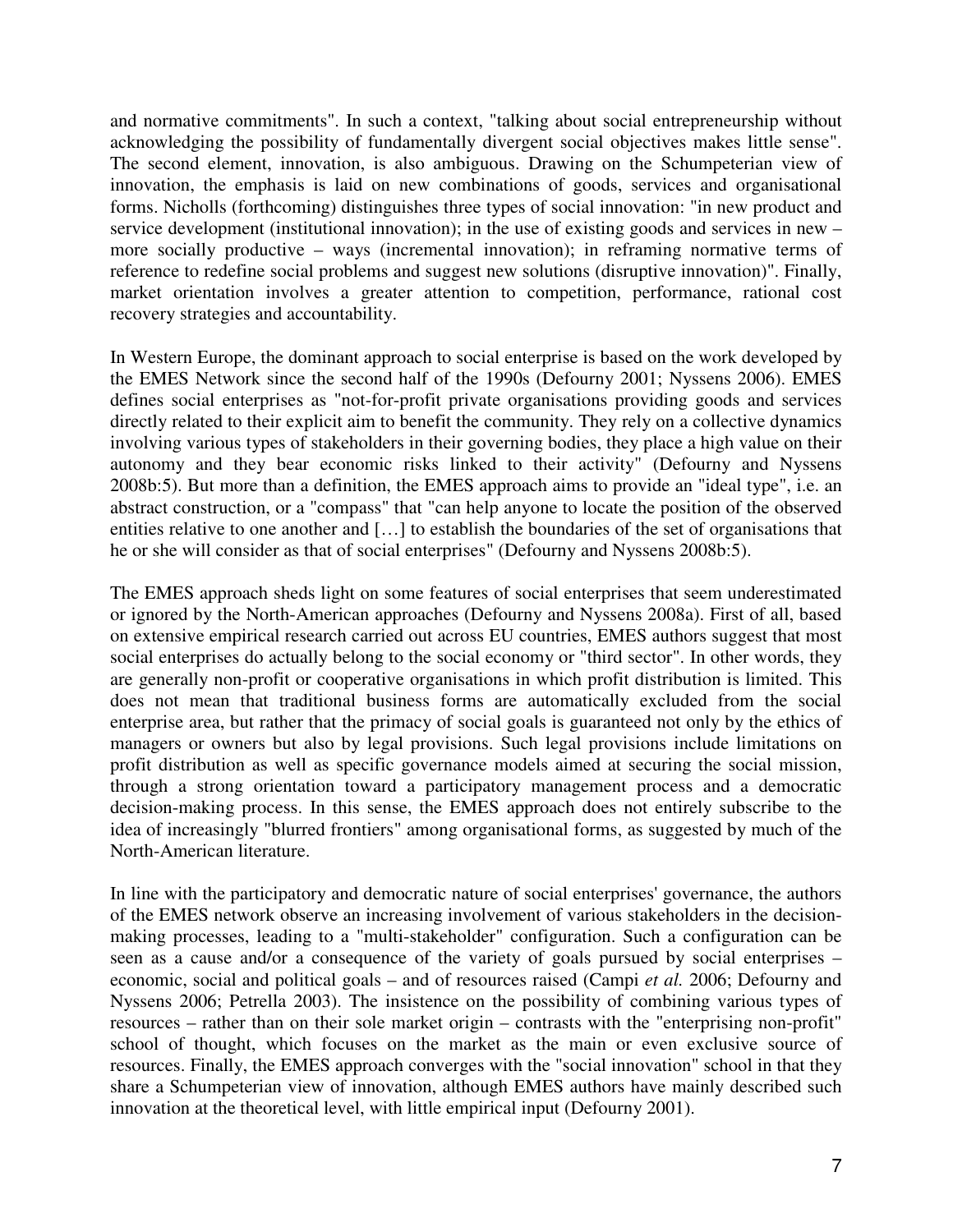Although the various approaches strongly differ in some regards – a fact that can be accounted for by their distinct research traditions (Peattie and Morley 2008) –, they all emphasise the combination between the social mission and the economic activity. In the context of an increasing dialogue between the different approaches (Defourny and Nyssens 2008a; Kerlin 2006, 2008), we believe that each of them is useful to shed a particular light on the very different types of organisations involved in FT.

#### **2. FAIR TRADE AND FTSES**

Let us now examine the particular field which constitutes the subject of this article. We first briefly introduce the history of the FT movement. Then, we identify the different dimensions inherent in the FT concept. And thirdly, we present our sample of FTSEs in four European regions.

#### **2.1. The FT movement**

Most authors locate the origins of the FT movement just after the Second World War, with experimental import and distribution initiatives carried by NGOs such as Oxfam and SERVV (Diaz Pedregal 2007; Moore 2004; Nicholls and Opal 2005; Raynolds *et al.* 2007). Then, in the 1960s and 1970s, organisations emerged with the specific aim of establishing regular FT partnerships with producers in the South. The products (coffee, tea, handicraft, etc.) were typically sold through "worldshops" and citizen networks. These organisations were called "alternative trading organisations" (ATOs), "a name stemming from the early days of Fair Trade where 'fair' seemed too weak a description of the vision that these companies had" (Moore 2004). In Europe, the biggest FT pioneers (CTM in Italy, Gepa in Germany, Oxfam in the UK and in Belgium,...) joined together in the EFTA<sup>8</sup> network in 1987. Two years later, IFAT<sup>9</sup> was launched at a worldwide level; it gathers producer organisations and importers and represents the first institutionalisation of the FT movement.

A second strong institutionalisation process emerged in the same period with the development of labelling schemes. Starting in the late 1980s with the "Max Havelaar" label in the Netherlands, different labelling initiatives appeared in each country and joined together in  $FLO<sup>10</sup>$  in 1997. The emergence of labelling brought a fundamental change in the evolution of FT. Indeed, the possibility of having products recognised as meeting the FT standards by an external certifying body and not by the importer (or distributor) itself – as it was the case previously with so-called "ATOs" – opened the door of the FT sector to any company. Mainstream businesses, including supermarkets and food multinationals, started selling FT products, which resulted in a huge increase in the volume of FT sales (Moore *et al.* 2006).

<sup>&</sup>lt;sup>8</sup> European Fair Trade Association.

<sup>&</sup>lt;sup>9</sup> The letters IFAT originally stood for "International Federation for Alternative Trade"; the name was later changed into "International Fair Trade Association" and recently into "World Fair Trade Organization" (WFTO).

<sup>&</sup>lt;sup>10</sup> Fairtrade Labelling Organisations International.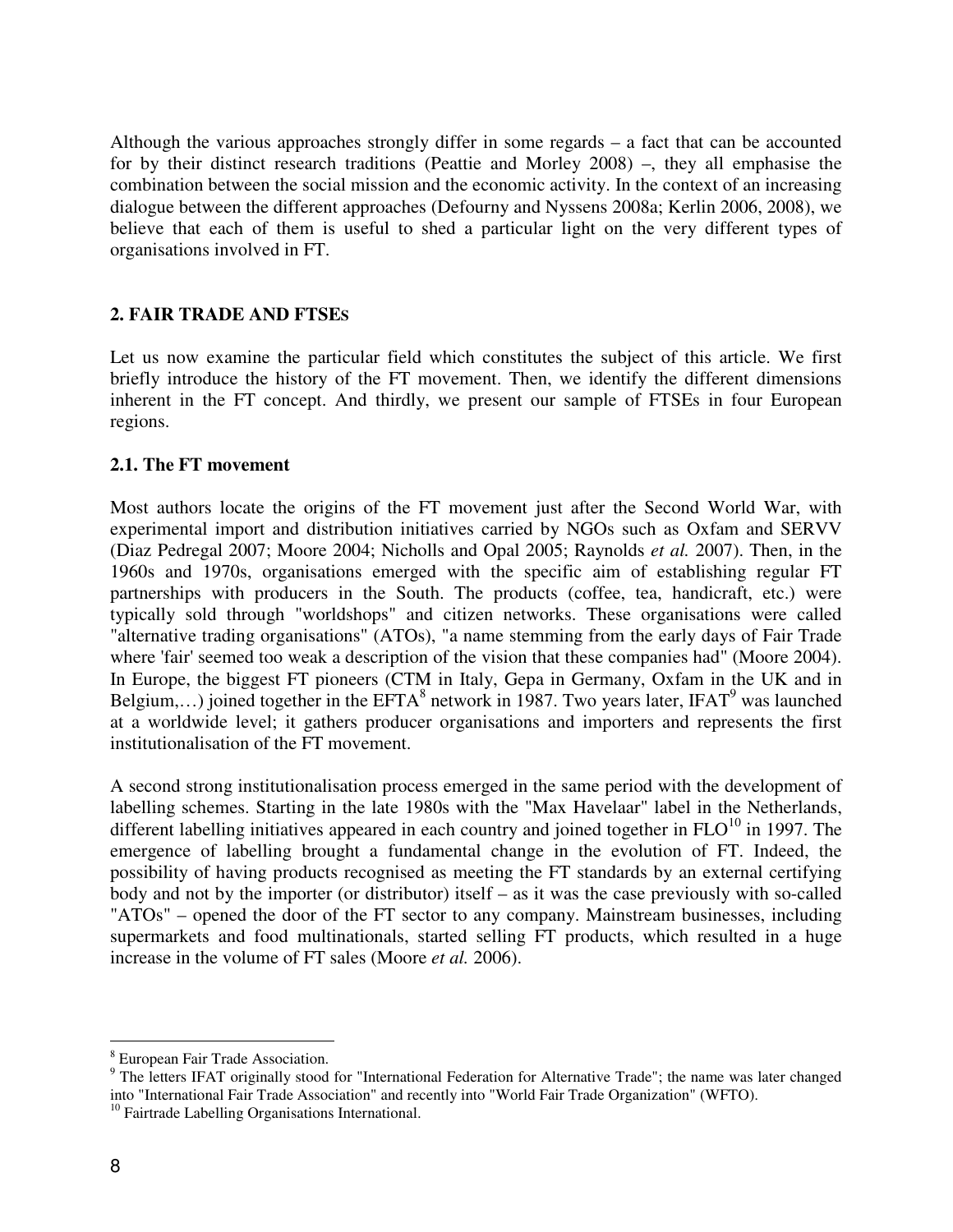Such evolution has divided FT into two main wings (Moore 2004; Nicholls and Opal 2005; Renard 2003): on the one hand, an "integrated" system of ATOs and worldshops, selling to sensitised consumers and represented by the IFAT-WFTO network; on the other hand, a "labelled" system, including mainstream businesses, selling products certified by FLO. The first wing has been carried mainly by craft producers and importers and is often associated with a political or "idealistic" vision of FT, based on personalised producer support in the South and advocacy and education in the North. The second wing mainly deals with food products and is associated with a more commercial or "pragmatic" vision of FT, focusing on the growth of the market as the main strategy to improve the producers' livelihoods.

But while this "two-wing picture" is certainly still useful, it has probably become insufficient to capture the whole diversity and complexity of the current FT landscape, especially when looking at national contexts. Indeed, a certain number of FTSEs are linked both to the "integrated" and to the "labelled" systems (Raynolds and Long 2007). For instance, Traidcraft in the UK or Oxfam Fair Trade in Belgium sell their products – some of which labelled, others not – both through specialised channels (worldshops, catalogues, etc.) and through supermarkets. In the same way, some businesses launched by pioneer FTSEs themselves, such as Agrofair, Cafédirect or Divine Chocolate, have a strong mainstream positioning while at the same time being IFAT members and being partially owned by FT pioneers. Such combination of mainstream and socio-political identity is referred to as "radical mainstreaming" (Doherty and Tranchell 2007; Low and Davenport 2005).

Moreover, there is an increasing number of small companies selling FT products through a variety of channels, some of which can be "mainstream"  $(B2B<sup>11</sup>$  sales, for instance) and others more "alternative". In recent years, many small businesses have emerged in the FT sector without belonging to one of the traditional FT systems: they constitute what some start calling a "third FT wave" – the first wave being the pioneers' and the second being FT labelling and mainstreaming (Poos 2008). Thus, even when excluding mainstream businesses that have only a part of their products labelled as FT products – as is the intent in this article –, we still find a very heterogeneous landscape of organisations positioning themselves differently towards FT.

### **2.2. The FT concept**

The most consensual definition, which is the most widely used by both practitioners and academics (Moore 2004) is the  $FINE^{12}$  (2001) definition:

*Fair Trade is a trading partnership, based on dialogue, transparency and respect, that seeks greater equity in international trade. It contributes to sustainable development by offering better trading conditions to, and securing the rights of marginalised producers and workers - especially in the South. Fair Trade organisations (backed by consumers) are engaged actively in supporting producers, awareness raising and campaigning for changes in the rules and practice of conventional international trade.* 

 $\overline{a}$  $11$  "Business to business".

 $12$  FINE is an informal network gathering the four main fair trade umbrella organisations: EFTA, NEWS! (Network of European Worldshops), FLO and IFAT.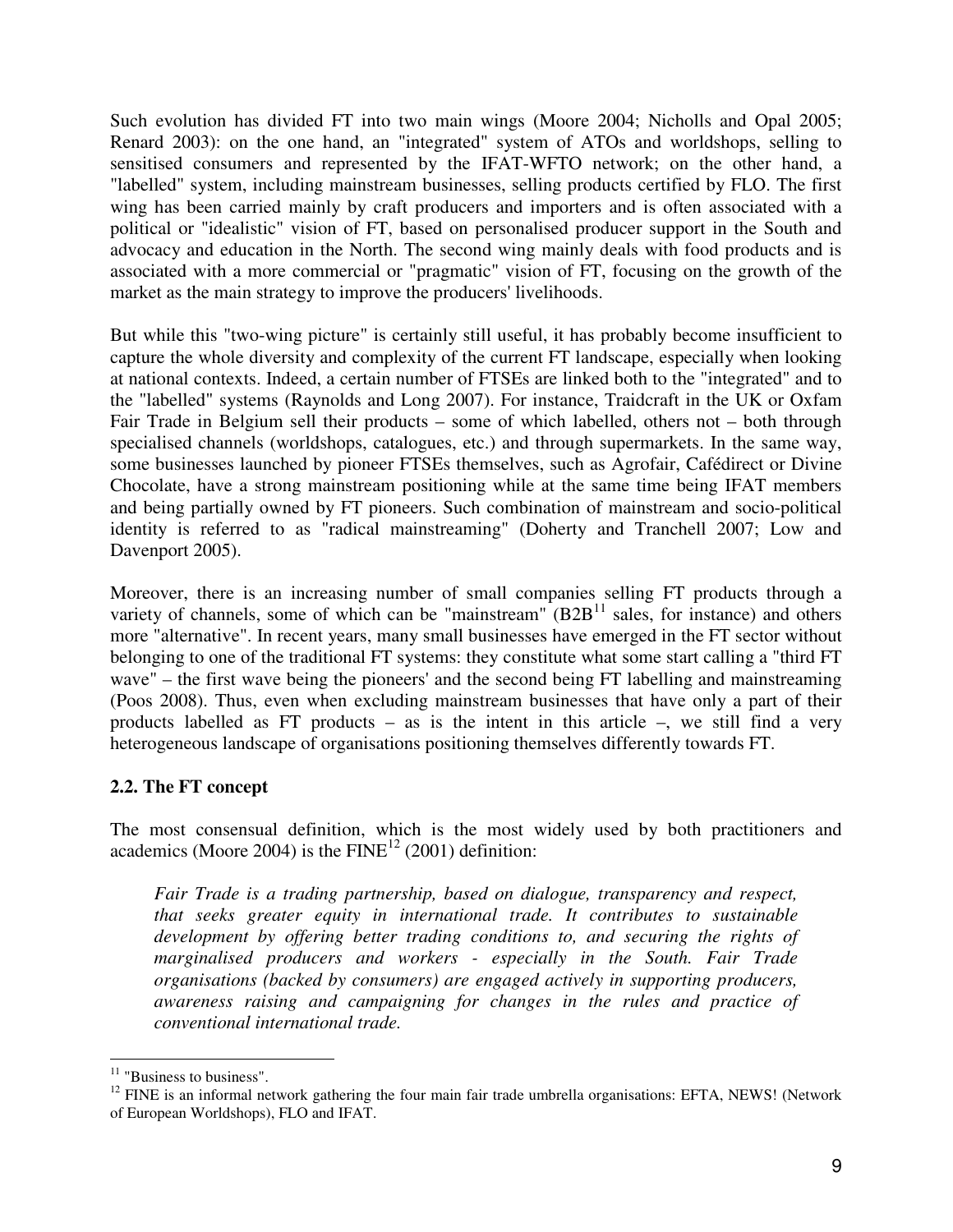It appears from this definition that FT is a highly multidimensional concept. From a theoretical point of view, FT combines elements that could be grouped under three categories, and these categories can easily be linked to the three types of dimensions identified throughout the different approaches of SE.

**Fairness:** FT organizations wish to trade under "fair" conditions. These conditions constitute the core of the FT concept: fair price, social premium, pre-financing, provision of market access, long-term relationship, etc. (Moore 2004; Nicholls and Opal 2005; Raynolds and Wilkinson 2007) Such tools are supposed to orient the trading relationship towards an effective socioeconomic development for the producers in the South. However, the concrete application of these tools may vary across FTSEs, even when a label tries to homogenise practices.<sup>1</sup>

The ambition of fairness in FT partnerships can be considered in our view as a social dimension. By "social", we mean that FT aims to serve a specific category of people considered as "disadvantaged"<sup>14</sup>. In other words, at least one of the goals of  $\overline{FTOs}$  is to provide benefits to people who would normally not – or only to a very limited extent – enjoy the fruits of their economic activity. The idea of improving the livelihoods of certain producers in the South is central to FT, and FTSEs' practices and decisions are often motivated by this central goal (Davies and Crane 2003). It is mainly through their social mission that FTSEs distinguish themselves from traditional businesses. But the importance of producer support does not mean that this is the only social dimension of FT. FTSEs may also seek to give employment to low-skilled people or to provide ethical products to poor consumers in the North. Still, producers in the South are generally the primary declared beneficiaries of FTSEs' activities. Specific to FT, as compared to most development aid projects, is the idea of pursuing the social aim through an economic partnership with these producers.<sup>15</sup>

**Trade:** FT is also about trade; this includes the economic functions (import, transformation, distribution,…) linked to any trading initiative. FTSEs rely on market mechanisms to pursue their social goals (Nicholls and Opal 2005). The positioning of trade in the strategy of FTSEs, however, can vary, according to the organisation considered, from "trade as a mean" to "trade as a goal" (Gendron 2004).

Trade can easily be linked to the economic dimension which is central to SEs. In the different schools of thought, however, trade can take different meanings. For the "enterprising non-profit" school, for example, trade is necessary to raise incomes in order to devote them to the social mission; the economic and social dimensions can thus be separated. On the contrary, for the

 $\overline{a}$ 

<sup>&</sup>lt;sup>13</sup> The main fair trade label is managed by FLO and applies to most food products (coffee, bananas, etc.). Such label guarantees the respect of a range of social and environmental standards, beyond which FTSEs are free to provide additional producer-oriented benefits. The "Gold Standards" of the British Fair Trade coffee brand "Cafédirect" are an example of such benefits. In the craft sector, where no product-related label exists but where IFAT proposes a certification system for FTSEs, producer support practices are also heterogeneous among FTSEs.

<sup>&</sup>lt;sup>14</sup> The FT practice and literature also use the notions of "marginalised" or "small" (see Lemay 2007 for a discussion of these notions).

<sup>&</sup>lt;sup>15</sup> To differentiate FT from ethical labels in which part of the sales are donated to social projects involving producer organisations, FT operators and networks often underline the fact that in FT, the social mission is rooted in the economic partnership itself, through the payment of a fair price and a long-term relationship.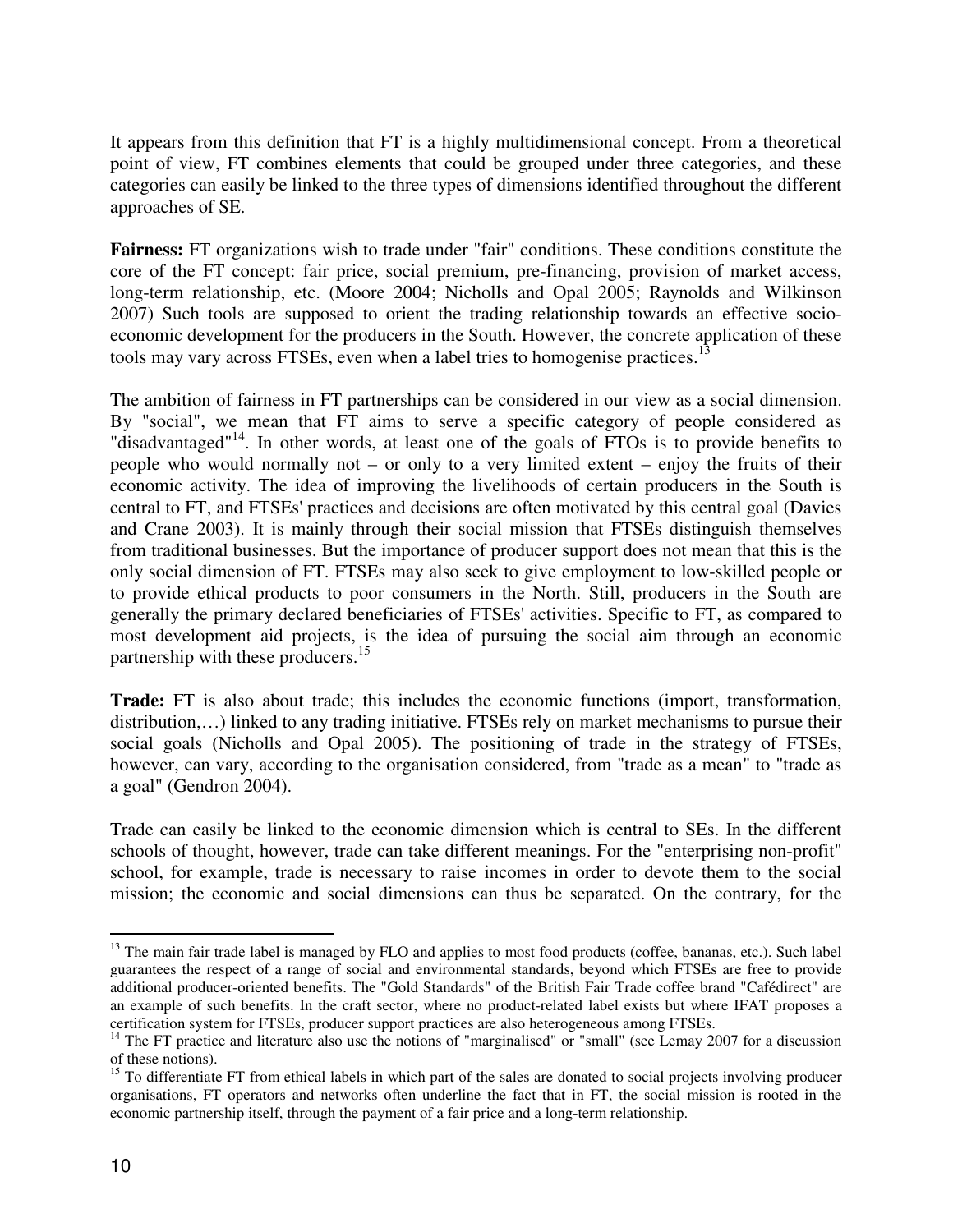EMES approach, the economic activity is very often closely linked to the social mission. Sometimes, the way in which trade is run is in itself part of the social mission. We will see below how FTSEs behave in this regard.

**Education, regulation and advocacy:** At the origins of FT lies the intent of creating a new regulation framework for commercial exchanges. For that purpose, FTOs, networks and support structures are active in advocacy, through lobbying public authorities and denouncing unethical trading practices. International FT networks such as WFTO, FLO or EFTA also play such an advocacy role. Some FTOs, mainly the pioneer ones, also run education campaigns directed to the consumers. These campaigns are intended to promote FT and to educate citizens toward consumption habits that are more respectful of the environment and the people in the South.

In our view, education, regulation and advocacy have mainly a political focus: the purpose here is to act not only on particular producer communities but, more widely, on the whole economic system. It is in fact the translation of the "fairness" dimension at the macro-level, with the goal of transforming the context of international trade by scaling up the FT principles. Although the political dimension is rarely explicit in the SE literature, it is crucial for understanding and discriminating between different types of social enterprises (Nyssens 2006). As a result, while many authors propose to describe SE with the help of a continuum between "economic" and "social" foci (e.g., Austin *et al.* 2006; Nicholls 2006), we propose to add the "political" focus to apprehend the reality of FTSEs, thus obtaining the following triangle:





In the practice of FTSEs, these three dimensions are often interrelated and sometimes undistinguishable (Wilkinson 2007). Most FTSEs combine the three dimensions in some way. In such sense, they seem close to the conceptualisations of SE, particularly those emphasising the "hybrid" character of SEs in terms of goals, resources, stakeholders, etc. (Nyssens 2006; Peattie and Morley 2008).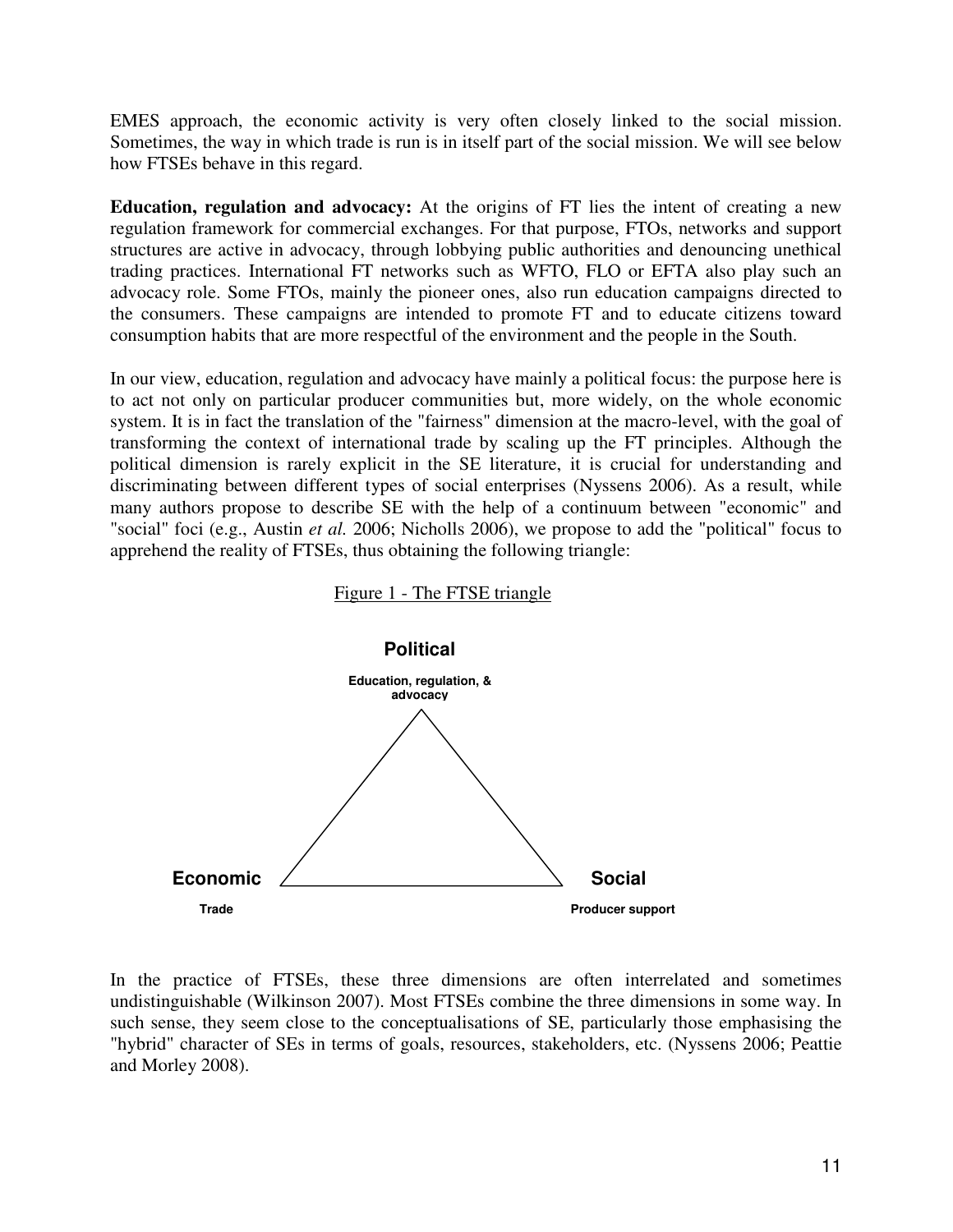However, the priorities may vary very much among FTSEs. Such priorities probably depend partly on the economic role of the FTSE. Indeed, an importing FTSE that is in direct contact with producers is likely to give greater importance to producer support in its goal mix than a distributor that has no such direct relationship. Conversely, a network of worldshops that is in direct contact with consumers is more likely to engage in education activities than an FTSE whose only activities are import and wholesale.

Certain authors consider that there is a tendency, among FTSEs, to specialise on one particular dimension (Wilkinson 2007). In the context of FT mainstreaming, a growing number of FTSEs focus on developing new distribution channels in order to reach new, less concerned consumers (Moore *et al.* 2006). This may lead to focusing more on the economic dimension, especially when an external label such as FLO guarantees the "fair" nature of the products. On the other side, some pioneer FTSEs, such as Oxfam UK, end up leaving the trading dimension to others and specialising in education and advocacy (Wilkinson 2007).

Such a specialisation may result from the fact that it is difficult to combine economic, social and political dimensions in one single organisation. One way of finding new combinations of these three elements lies in the creation of specific governance structures (Defourny and Nyssens 2008a). Following the EMES approach, we will thus pay specific attention to the governance structure as a possible device to examine FTSEs' priorities.

### **2.3. Sample of FTSEs**

In order to examine more closely the links between FT and SE, we have led interviews in 57 FTSEs in four European regions: 14 enterprises in Belgium, 23 in France (Rhône-Alpes region), 11 in the United Kingdom (England) and 9 in Italy (Rome). In the four regions, lists of "100% FT" importers or distributors have been obtained through formal and informal FT networks or support organisations.<sup>16</sup> Most organisations listed by these structures<sup>17</sup> have been contacted and many have replied positively. The diversity of FTSEs in our sample and the number of organisations in proportion with regard to the whole population of FTSEs in their respective areas<sup>18</sup> allow considering our results as being - if not totally representative - at least indicative of the current trends in the sector.

After having analysed different documents for each FTSE (website, annual reports, etc.), we interviewed the directors or entrepreneurs, using a semi-directed questionnaire. We thus obtained both quantitative results (e.g. resources, age or size) and rich qualitative insights (in terms of entrepreneurial dynamics, goals, governance structures, etc.). We first analyse how the three dimensions presented above are concretised into FTSEs' practices. Then, we examine the governance structure of FTSEs and explore to what extent it might reflect FTSEs' positioning with regard to the three dimensions.

 $\overline{a}$ 

<sup>&</sup>lt;sup>16</sup> The "Fair Trade Centre" in Belgium, the "Equisol" support association in Rhône-Alpes, the "British Association for Fair Trade Shops" in the UK and the "Roma Equa" network in Rome.

 $17$  Organisations listed on their website or on their mailing list and claiming to be fair trade organisations.

<sup>&</sup>lt;sup>18</sup> Approximately 45% in England, 60% in Rhône-Alpes, 65% in Rome and 70% in Belgium.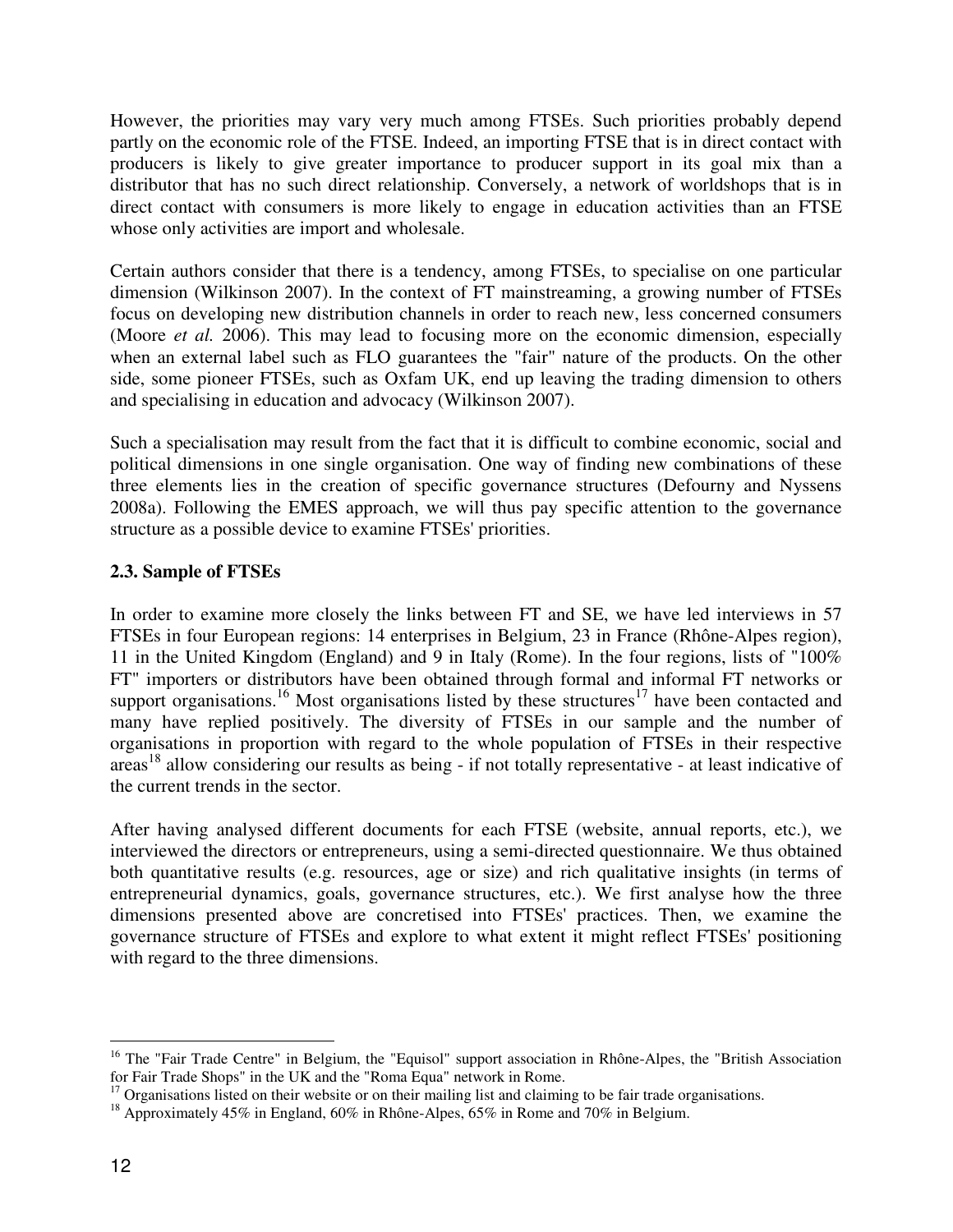### **3. ANALYSIS OF THE THREE DIMENSIONS IN FTSES**

#### **3.1. Economic dimension**

The economic dimension, i.e. the trading activity of "enterprises", allows distinguishing FTSEs from traditional development non-profits and NGOs.

#### *Market activity*

First, SEs are characterised by the fact that they operate as enterprises on the market, albeit with social purposes. According to the EMES approach (Defourny 2001), this necessarily involves at least a continuous activity of production of goods and/or of selling of services. A second conception of economic activity, going a bit further, is reflected through the expression of "creating value" (Dees 2001). FTSEs are, by definition, particularly attentive to creating value for producers; but if we consider value creation for other stakeholders, such as employees and shareholders, then we witness much heterogeneity. For instance, in our sample, only the larger FTSEs manage to pay market-level wages to their employees; smaller FTSEs often pay lower wages, and some of FTSEs' entrepreneurs are clearly underpaid.

The term "enterprise" also implies the existence of a significant level of economic risk (Defourny 2001; Nicholls and Cho 2006). Unlike traditional social programs, SEs take risks and are not shielded from the possibility of bankruptcy. In recent years, a certain number of FTSEs have gone bankrupt, particularly small businesses in the handicraft sector, where product constraints are heavier.<sup>19</sup> Other FTSEs – in fact the majority of them – are struggling to balance their accounts. Very few of them manage to make regular profits (in our sample, only one out of ten). When it is the case, profit is generally low and often reinvested in the project. When there is an explicit distribution of profits (as e.g. in the case of Traidcraft or Oxfam Fair Trade), it is occasional (once every three or four years), it is limited (up to 3%) and it goes back, to a certain extent, to the FT project. $^{20}$ 

### *Market resources*

Part of the US literature considers that SEs are characterised by their ability to be "self-financed", i.e. they generate their own incomes through sales on the market (Dees and Anderson 2006). Other authors, however, have a more subtle view of the notion of self-sufficiency: they consider that self-sufficiency can be achieved through a diversified income mix, including sales but also possibly non-commercial resources, such as donations, subsidies and voluntary work (Austin *et al.* 2006; Defourny 2001; Gardin 2006).

FTSEs in our sample derive a significant part of their resources (94% on average) from their trade activity. The share of commercial resources in FTSEs' total resources is particularly

 $\overline{a}$ <sup>19</sup> In our Belgian sample, for instance, one importer (Citizen Dream) and one distributor (Emile) of FT craft went bankrupt during the study. See the report (in French) coordinated by Van Cauter *et al.* (2008) at the request of the Walloon Minister of Economy (http://www.saw-b.be/media/d\_RapportFinalInteractif\_72406.pdf).

<sup>&</sup>lt;sup>20</sup> For instance, in Oxfam Fair Trade, 70% of the shares are held by the non-profit sister organisation Oxfam-Wereldwinkels and by the individual worldshops. In the case of Traidcraft, according to CEO Paul Chandler (met on  $17<sup>th</sup>$  January 2008), 60% of the shareholders give back their dividends to the FTSE.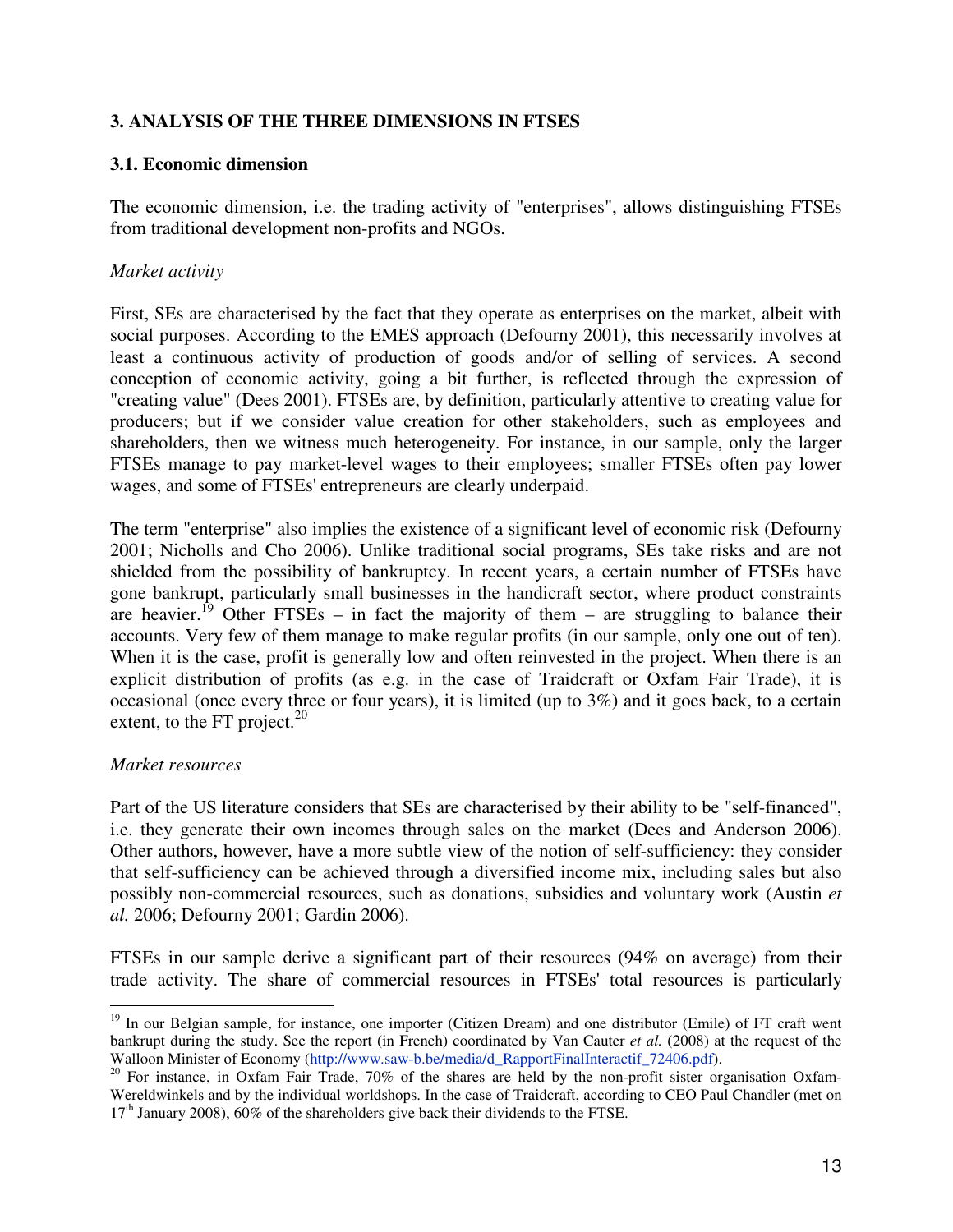important for the most recent FTSEs: nearly all the FTSEs created after 2000 are 100% salesfinanced. These "commercial" FTSEs, relying only on sales, put a great emphasis on cost recovery and efficient deployment of resources (Nicholls and Cho 2006). FT pioneers are also increasingly relying on commercial resources, with a proportion of around 90% of FTSEs created before 2000 being totally financed by their sales. The share of non-commercial resources - like private gifts (mainly observed in the UK) and public subsidies (mainly observed in Belgium) – in the resource mix of FTSEs is thus decreasing; it is concentrated in few FTSEs and remains limited. For instance, it is only in worldshops or community-based channels (e.g. Church initiatives) that voluntary work still contributes significantly to FTSEs' activity. As a conclusion, FTSEs have become increasingly reliant on market resources.

## **3.2. Social dimension**

Central to SE is the importance of the social dimension, which distinguishes SEs from traditional businesses. The social mission is about "aiming to benefit the community" (Defourny 2001) or, in other words, "creating social value for the public good" (Austin *et al.* 2006, p. 3). In the case of FT, as we have seen, such social aim is inherent in the conditions that make FT a "better deal" for producers in the South. Indeed, FT is not only about providing a better income for producers (which corresponds to "creating value"), but also about empowering them and leveraging development opportunities for their wider communities.

While all FTSEs in our sample claim to have producer support as their primary aim, concrete practices are very heterogeneous. Certain FTSEs insist on raising the producers' income, whatever the distribution of this income. Others foster the empowerment of the producers and the democratic control they should exert on their organisation. Some FTSEs require well-developed export capacities from the producers and thus work with medium-size and large organisations, while others focus on smaller and more marginalised ones. The first vision is close to FLO's discourse, while the second vision is rather carried by WFTO. These diverging interpretations of producer support illustrate the normative content of the notion of social mission, as highlighted by Nicholls and Cho (2006).

The social value of FT does not lie only in the organisations' aim to benefit producers' communities. The specificity of FT is that the social value is embedded in the product itself. FTSEs thus constitute a striking example of what Mulgan (2006) and Alter (2006) call "embedded SEs". In other words, FT is not only about generating an income to serve a social purpose, without any consideration for how this income is earned. Rather, the social purpose is embedded into the activity that provides the income (selling fairly traded products). As FT products include a "bundle of social and economic characteristics" (Becchetti and Rosati 2005), the trading of FT products can be seen as a form of "blended value creation", as developed by some authors (Emerson 2006). The EMES approach encompasses such "embeddedness" and sees it as the most specific form of innovation for SEs (Defourny 2001; Defourny and Nyssens 2008a).

## **3.3. Political dimension**

Finally, the political dimension is an attribute of some SEs that distinguishes them even more sharply from traditional businesses (Nyssens 2006).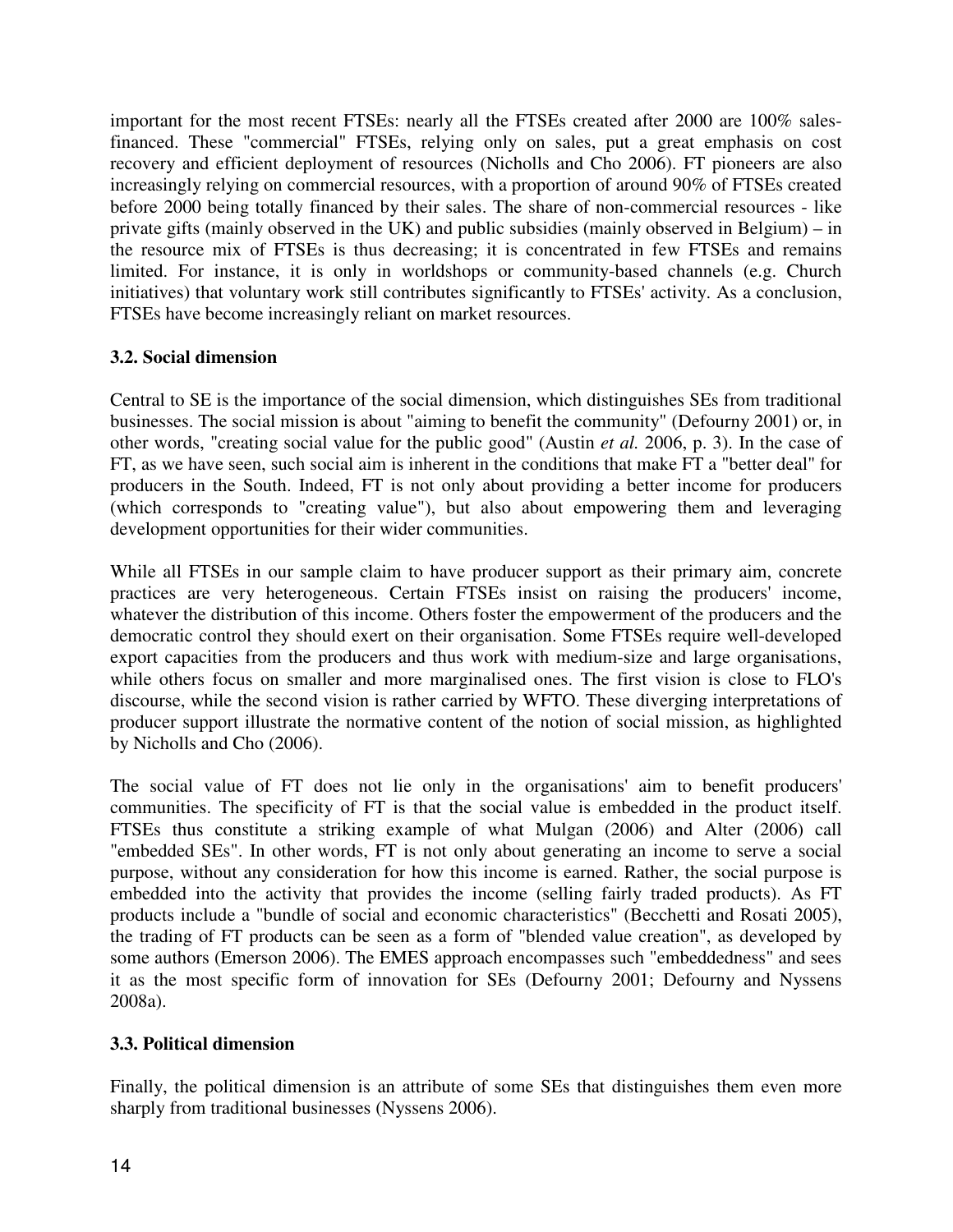Political goals are present when there is an intent of acting on the wider system in order to change the context in which SEs operate (Martin and Osberg 2007). As Austin *et al.* (2006: 9) state, "an adverse context may often lead the social entrepreneur to change the context itself, as often the social problem is deeply embedded in contextual factors". In the case of FT, changing the context is at the very heart of the project, as we have seen in the FINE definition. Indeed, FT has emerged precisely because international trade was considered as "unfair" by FT's pioneers (Roozen and van der Hoff 2001). Seeking a structural change in international trade can also be seen as a way of scaling up the social innovation (Dees 2001).

The softest way of conducting political action is through sensitising consumers in order to change their consuming habits (and sometimes also their voting habits). This is shared by many FTSEs, especially the pioneer ones that conduct wide-scale campaigns. However, some new businesses are also involved in educating consumers, although to a lesser extent than pioneers and through different forms. $21$ 

A second type of political action, concerning mainly the pioneer FTSEs, consists of lobbying the government to make trade rules fairer and mainstream businesses (typically multinationals) to change their unfair practices. Whereas initial lobbying campaigns of FTSEs were very hard, our interviews suggest that they have now become less aggressive, as certain multinationals are now partners of FTSEs in the trading of FT products.

The content and the outlines of advocacy campaigns depend much on the national context of FT actors. While British and Belgian FTSEs all agree on FT products being sold in supermarkets, it is far from being the case in France and in Italy. In these countries, a number of FTSEs are explicitly hostile towards supermarkets and mainstream businesses in general<sup>22</sup>, and political action is much more central to these FTSEs' missions.

## **4. GOVERNANCE STRUCTURE**

Part of the literature on SE focuses on the governance model as a specific feature of SEs, which can be seen as a logical consequence of their specific social mission (Austin *et al.* 2006). We go a step further and consider the governance structure as a possible tool for FTSEs to balance their multiple – and sometimes conflicting – goals. First, we examine the different legal forms chosen by FTSEs and what differences in this regard might reveal. Secondly, we focus on the Board of Directors as one of the places where FTSEs can involve the different stakeholders concerned by their activity.

### **4.1. Legal forms**

Most academic works during the 1990s located SE within the non-profit sector. Similarly, the extensive literature review by Weerawardena and Mort (2006) tends to observe that most authors speak (or think) of non-profit organisations when describing or theorising SE. However, broader

 $\overline{a}$  $21$  For example through participating in a FT network, such as BAFTS in the UK or Agices in Italy.

<sup>&</sup>lt;sup>22</sup> This is for instance the case of most Roman worldshops or the French FTSEs belonging to the "Minga" network.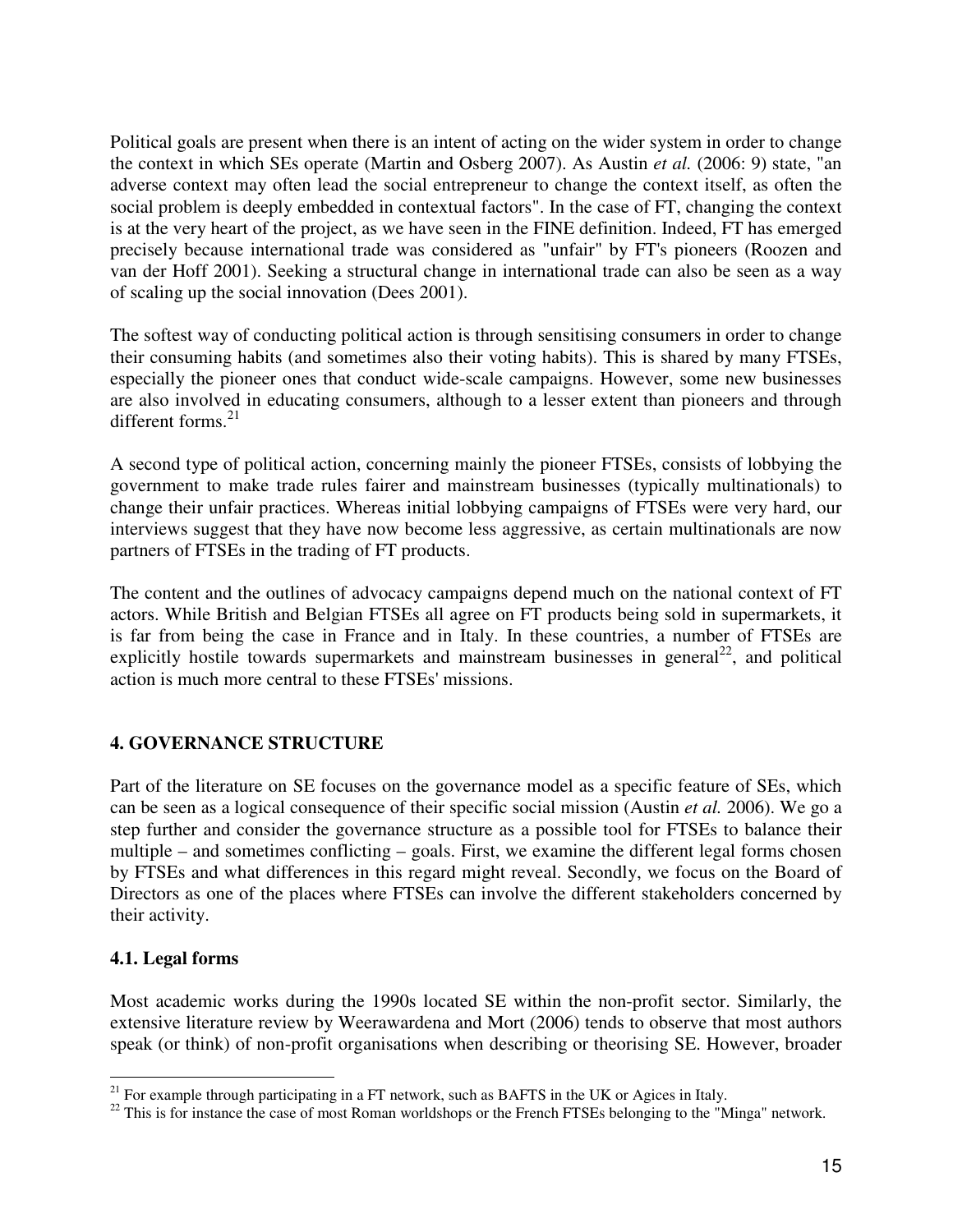views of SE – shared by an increasing number of authors – mention the "blurring boundaries" among sectors and do not link SE to a particular legal form. According to them, SEs can be either non-profit, "for-profit" or public organisations (see e.g. (Nicholls 2006; Peredo and McLean 2006), or even hybrid organisational models (Austin *et al.* 2006).

The FT field seems consistent with the idea of "blurring boundaries". Indeed, it appears in our sample that the FT activity can be unfolded through nearly all organisational forms: non-profit organisations (29% of our sample), co-operatives (10%), commercial companies<sup>23</sup> (29%) and individual ventures (7%). Among newly-created FTSEs, we can observe a clear trend towards the adoption of business-like forms. Pioneer FTSEs have commonly evolved from non-profit to cooperative forms (especially in Italy, where nearly all FTSEs are now "social cooperatives") or to group structures consisting of two entities: either a non-profit and a co-operative (nonprofit/co-operative groups – such as Oxfam-Wereldwinkels and Miel Maya in Belgium or Soligren in Rhône-Alpes - represent 10% of our sample), or a non-profit and a traditional business form (6% of our sample - e.g. Traidcraft and Twin in the UK).

Broadly speaking, even though examples exist of very business-like non-profits (e.g. the "Fair Trade Organisatie" in Belgium) and of very politically committed commercial companies (e.g. the members of the "Minga" network in France), we observe that, in general, non-profit organisations tend to be more active on socio-political issues, while businesses or individual ventures are more focused on business. The former rarely have a marketing department and often lack business skills and capital. The latter are more often restricted by their economic imperatives and are thus less involved in the social and political dimensions of FT.

An interesting case is that of group structures. If we remember the triangle presented in Figure 1, we can analyse the emergence of groups as a strategy used to "spread" the organisation more widely over the three different dimensions, when a sufficient size is achieved. Indeed, group structures result from FTSEs' desire to be efficient at the same time on the economic, social and political issues, but not in one single entity. The different entities are often linked together through a common director (e.g. Traidcraft), a common Board (e.g. Oxfam-Wereldwinkels) or exclusive collaboration rules (e.g. Miel Maya). Such groups can be seen as excellent examples of the "innovative organisational architectures" built by SEs (Defourny 2001).

### **4.2. Stakeholder involvement**

Because of stakeholders' diversity and complexity<sup>24</sup>, some authors consider that SEs are more likely than commercial businesses and traditional non-profits to be "multi-stakeholder" organisations, i.e. to involve their various stakeholders in their decision-making processes (Campi *et al.* 2006; Defourny and Nyssens 2006). One way of doing so is to include stakeholders'

 $\overline{a}$ <sup>23</sup> The term "commercial companies" has been chosen as the "least problematic". Indeed, the term "for-profit", often used in the economic literature, assumes that the main goal of the organisation is to make profit, which is incorrect in the case of FTSEs and, more widely, SEs. "Business" is also problematic (co-operatives are also businesses), as is "corporation" (most commercial FTSEs are very small and far from the corporate model).

<sup>&</sup>lt;sup>24</sup> Austin *et al.* (2006) consider that "the various financial and nonfinancial stakeholders to which a social entrepreneurial organisation is readily accountable to are greater in number and more varied, resulting in greater complexity in managing these relationships". They add that SEs' stakeholders are probably more heterogeneous and more willing to influence the organisation than traditional businesses' stakeholders.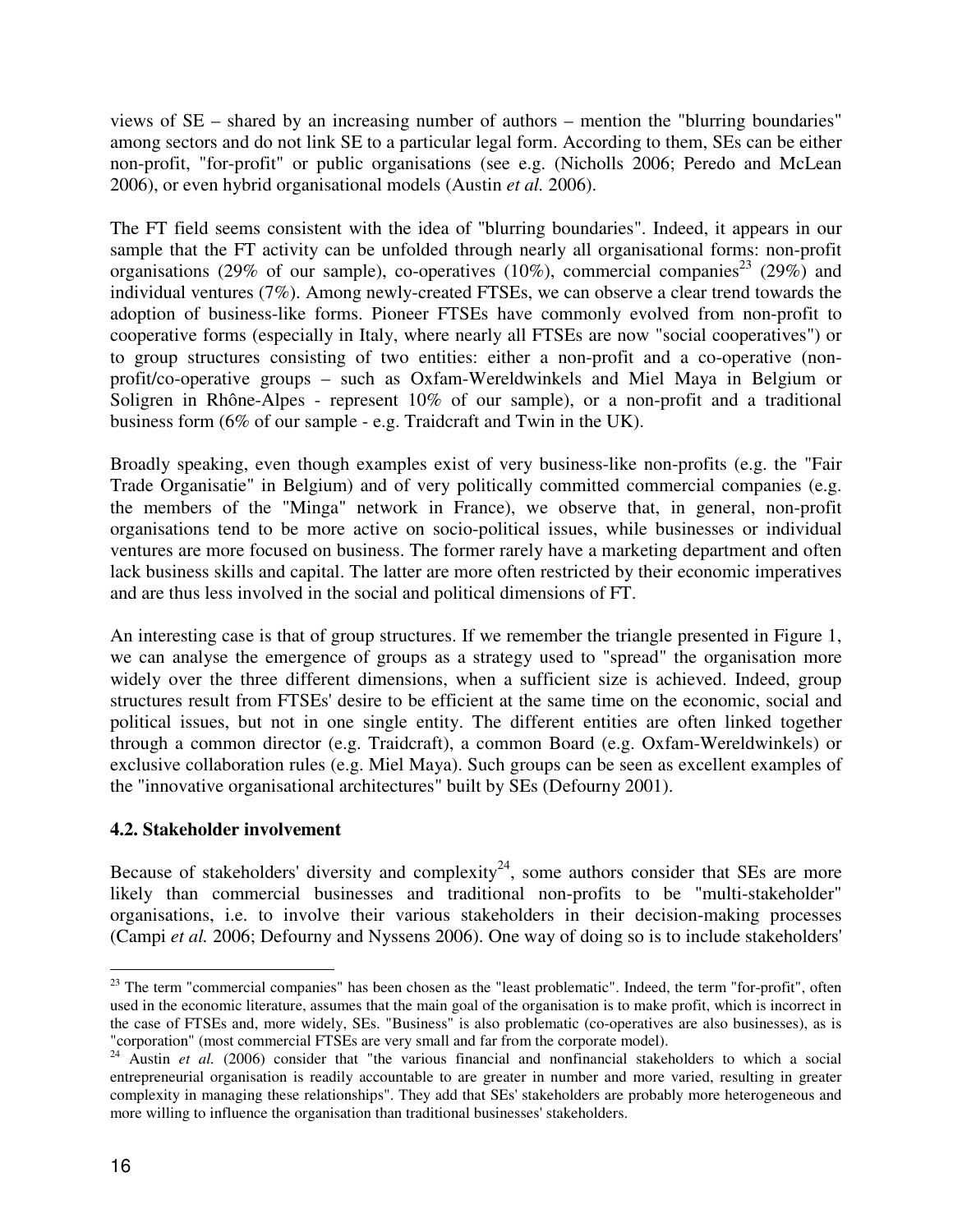"representatives" in the decision-making structures, such as the General Assembly and the Board of Directors.<sup>25</sup> Involving external stakeholders allows to gain their expertise and to integrate their preoccupations in the decision-making process (Spear 2004). We can thus interpret stakeholders' involvement on the Board as one of the tools used to integrate one or several particular dimensions.

This link finds a clear illustration in the case of producers' involvement. Even though the geographical distance makes it difficult for FTSEs to have producers' representatives on their Board, there seems to be an emerging trend to do so, especially in the UK (as illustrated by Cafédirect and Twin in our sample). Such an involvement allows these FTSEs to claim to be particularly close to the producers' views and expectations, besides giving producers a participation in the FTSE's profits and an insight on the commercialisation issues in the North. Many FTSEs' directors have showed a strong interest in this system, indicating a possible trend for the future.

On the political side, we have observed that FTSEs involving volunteers on their Board and advocacy NGOs are those organisations that pay the strongest attention to education and advocacy. Pioneer FTSEs, particularly those having developed networks of "worldshops", generally have a strong democratic representation of volunteers on their Board (Artisans du Monde, Oxfam, etc.). They see democracy as part of their political mission, aiming to influence business practices, even in terms of governance.

Representation of shareholders, private or public funding institutions or even managers can be viewed as a strategy for FTSEs to gain commercial expertise as well as resources. Indeed, following Pfeffer and Salancik (1978), the inclusion of market actors on the Board can be particularly useful for FTSEs depending mainly on market resources.

Finally, it has to be noted that in smaller FTSEs, the Board often only consists of the foundermanager, sometimes accompanied by relatives who have brought some money to the venture but do not concretely participate in the decision-making. These "individual FTSEs" are closer to the American models of SE, which put a strong emphasis on the entrepreneur. By contrast, FTSEs including producers, consumers or volunteers might be seen as closer to the European model of SE, where the emphasis rather lies on the collective dynamics and the participatory and democratic nature of the decision-making process (Defourny and Nyssens 2008b).

### **CONCLUSION**

With the help of examples of FTSEs in Belgium, France, Italy and the UK, we have examined some of the main SE features in the context of FT. It has appeared that the "SE nature" of FTSEs relies on an organizational commitment to both social and economic value creation, which takes place in the context of a broader social movement. As the social mission is at the heart of their

 $\overline{a}$  $25$  Other involvement strategies may be more informal; this is e.g. the case of spontaneous dialogue with stakeholders. For instance, Traidcraft has developed a very ambitious program of annual stakeholders' consultation. The comments and the advices given by the various stakeholders are taken very seriously into account in Traidcraft's strategy. Reports of Traidcraft's stakeholder dialogue can be downloaded on www.traidcraft.co.uk.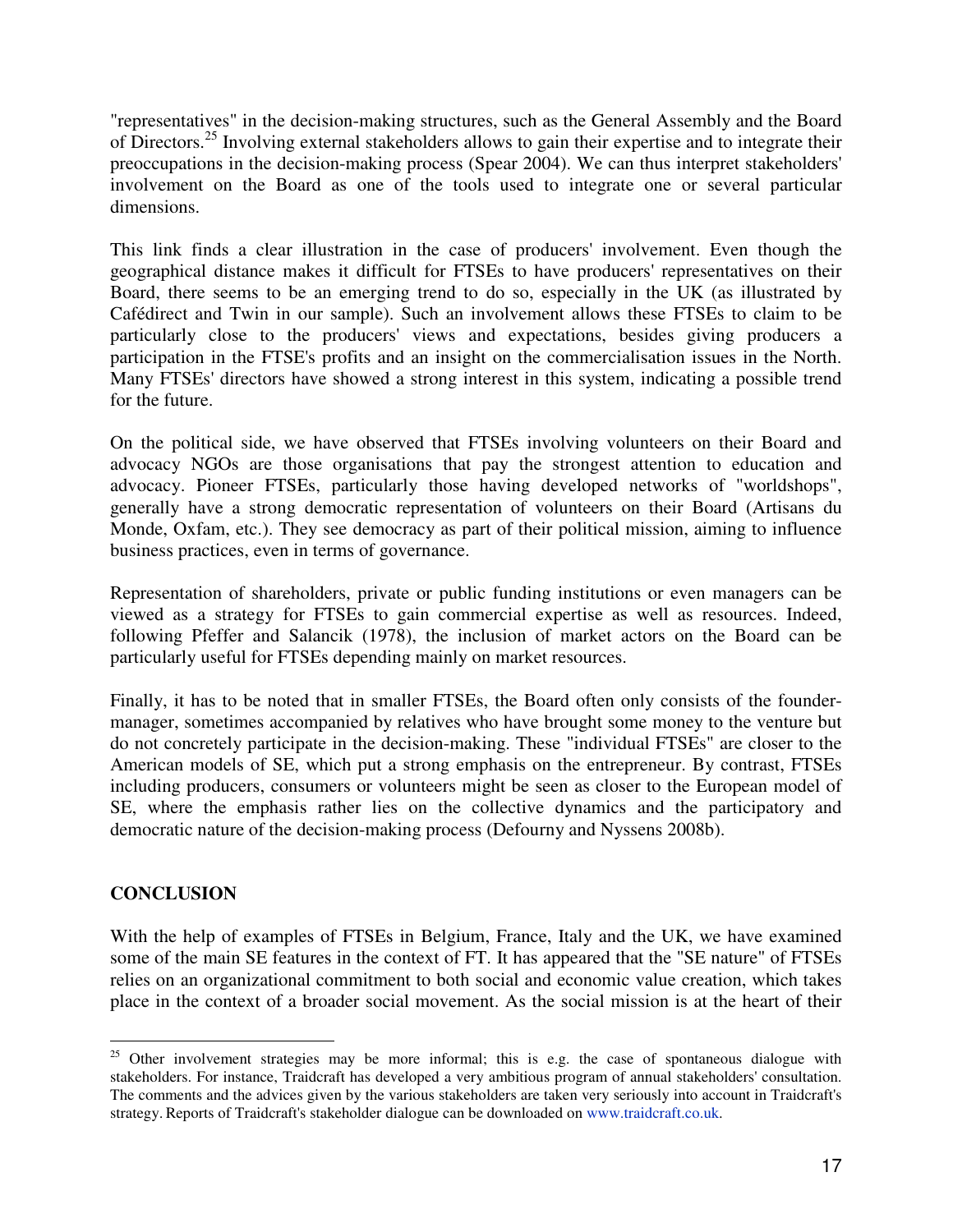activities and does not rely on the sole compliance to the criteria of the FT label, FTSEs strongly differ from businesses for which FT is only part of their activities. From more NGO-like to more market-oriented organisations, the FTSEs in our sample share various characteristics: the primacy of their social mission, the limitation (or absence) of profit distribution, the focus on innovation and – at least some degree of – self-financing.

Nevertheless, beyond these common characteristics, FTSEs diverge in the ways they combine the different types of goals and design their governance structure. While all FTSEs seem to combine, at least, economic and social dimensions – although to varying degrees and forms –, the political dimension is not present in the same way in all FTSEs. Pioneer FTSEs generally run education and advocacy activities in a more developed and explicit way than newcomer FTSEs, which have heterogeneous profiles in terms of political involvement, depending on the entrepreneurs' choices.

In terms of governance – and as regards more specifically the legal form and stakeholders' involvement in the decision-making structures –, practices are diverse and often innovative (Peattie and Morley 2008). Many new FTSEs are quasi-individual ventures and seem closer to some North-American approaches of SE, focusing on the entrepreneur as the main level of analysis. Other FTSEs are much more multi-stakeholder and fit better in the EMES conceptualisation of SE. Finally, we have seen that the governance structure seems to reflect to a certain extent the positioning of FTSEs' towards the different dimensions of FT. FTSEs led by activists and with volunteers or partner NGOs on their Board seem to have a stronger focus on non-economic (social and political) goals than FTSEs run by managers with a business background and governed by investors.

As a conclusion, this article has tried to critically examine the implicit link that has been established, by both academics and practitioners, between FT and SE. Of course, there are many limitations to our work. The way in which we have reviewed and used the different approaches of SE is far from being exhaustive, and our empirical study has not allowed in-depth case studies. Interested readers may find such case studies and in-depth analyses of key issues raised in this article in the PhD thesis on which this paper draws (Huybrechts 2010). In terms of research on SE, this article should be considered as a first step in establishing a framework on the basis of which FT could be used both (1) as an illustration of SE and (2) as a laboratory able to feed the debates and the theoretical construction of the SE concept (in terms of distinctive features, historical construction, boundaries, etc.).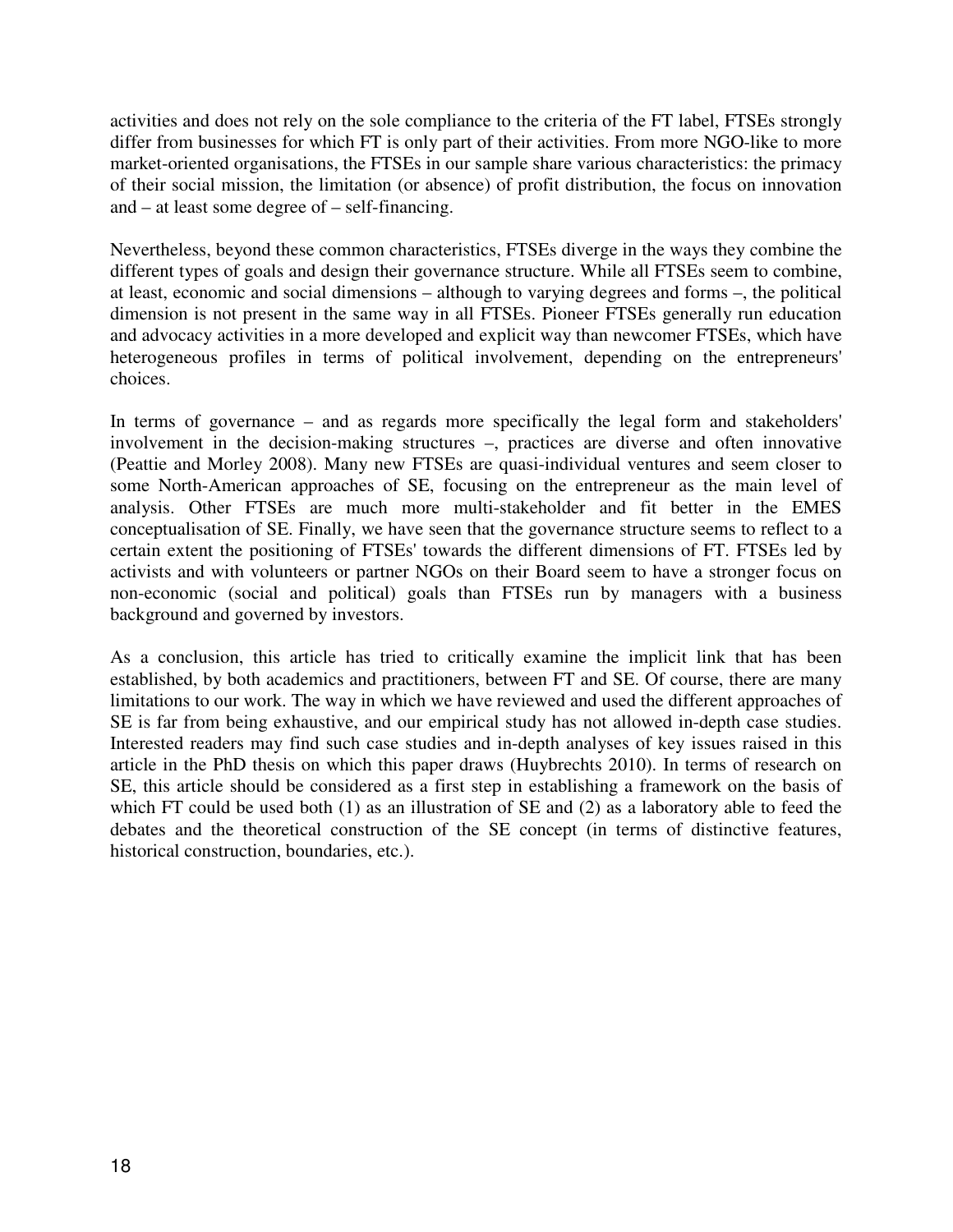#### **BIBLIOGRAPHY**

- Alter, S. K. (2006) "Social Enterprise Models and Their Mission and Money Relationships", in Nicholls, A. (ed.) *Social Entrepreneurship. New Models of Sustainable Social Change*, Oxford: Oxford University Press, 205-32.
- Austin, J., Stevenson, H. & Wei-Skillern, J. (2006) "Social and Commercial Entrepreneurship: Same, Different, or Both?", *Entrepreneurship: Theory & Practice*, 30,1: 1-22.
- Battle Anderson, B. & Dees, J. G. (2006) "Rhetoric, Reality, and Research: Building a Solid Foundation for the Practice of Social Entrepreneurship", in Nicholls, A. (ed.) *Social Entrepreneurship. New Models of Sustainable Social Change*, Oxford: Oxford University Press, 144-68.
- Becchetti, L. & Huybrechts, B. (2008) "The Dynamics of Fair Trade as a Mixed-form Market", *Journal of Business Ethics*, 81,4: 733-50.
- Becchetti, L. & Rosati, F. C. (2005) *The demand for socially responsible products: empirical evidence from a pilot study on fair trade consumers*, Palma de Mallorca: Society for the Study of Economic Inequality.
- Campi, S., Defourny, J. & Grégoire, O. (2006) "Work integration social enterprises: are they multiple-goal and multi-stakeholder organizations?", in Nyssens, M. (ed.) *Social Enterprise. At the crossroads of market, public policies and civil society*, London: Routledge.
- Dart, R. (2004) "The Legitimacy of Social Enterprise", *Nonprofit Management and.Leadership*, 14,4: 411-24.
- Davies, I. A. & Crane, A. (2003) "Ethical Decision Making in Fair Trade Companies", *Journal of Business Ethics*, 45: 79-92.
- Dees, J. G. (2001) *The Meaning of "Social Entrepreneurship"*, The Fuqua School of Business, Duke University.
- Dees, J. G. & Anderson, B. B. (2006) *Framing a Theory of Social Entrepreneurship: Building on Two Schools of Practice and Thought*, Research on Social Entrepreneurship: Understanding and Contributing to an Emerging Field, Association for Research on Nonprofit Organizations and Voluntary Action (ARNOVA).
- Defourny, J. (2001) "From Third Sector to Social Enterprise", in Borzaga, C. & Defourny, J. (eds.) *The Emergence of Social Enterprise*, London: Routledge, 1-28.
- Defourny, J. & Nyssens, M. (2006) "Defining social enterprise", in Nyssens, M. (ed.) *Social Enterprise. At the crossroads of market, public policies and civil society*, London: Routledge, 3-26.
- Defourny, J. & Nyssens, M. (2008a) "Conceptions of Social Enterprise in Europe and in the United States. A Comparative Analysis", *8th ISTR International Conference and 2nd EMES-ISTR European Conference: "The Third Sector and Sustainable Social Change: New Frontiers for Research",* Barcelona.
- Defourny, J. & Nyssens, M. (2008b) "Social Enterprise in Europe: Recent Trends and Developments", *EMES Working Paper Series*, 08:01.
- Diaz Pedregal, V. (2007) *Le commerce équitable dans la France contemporaine. Idéologies et pratiques*, Paris: L'Harmattan.
- Doherty, B. & Tranchell, S. (2007) ""Radical mainstreaming" of fairtrade: the case of The Day Chocolate Company", *Equal Opportunities International*, 26,7: 693-711.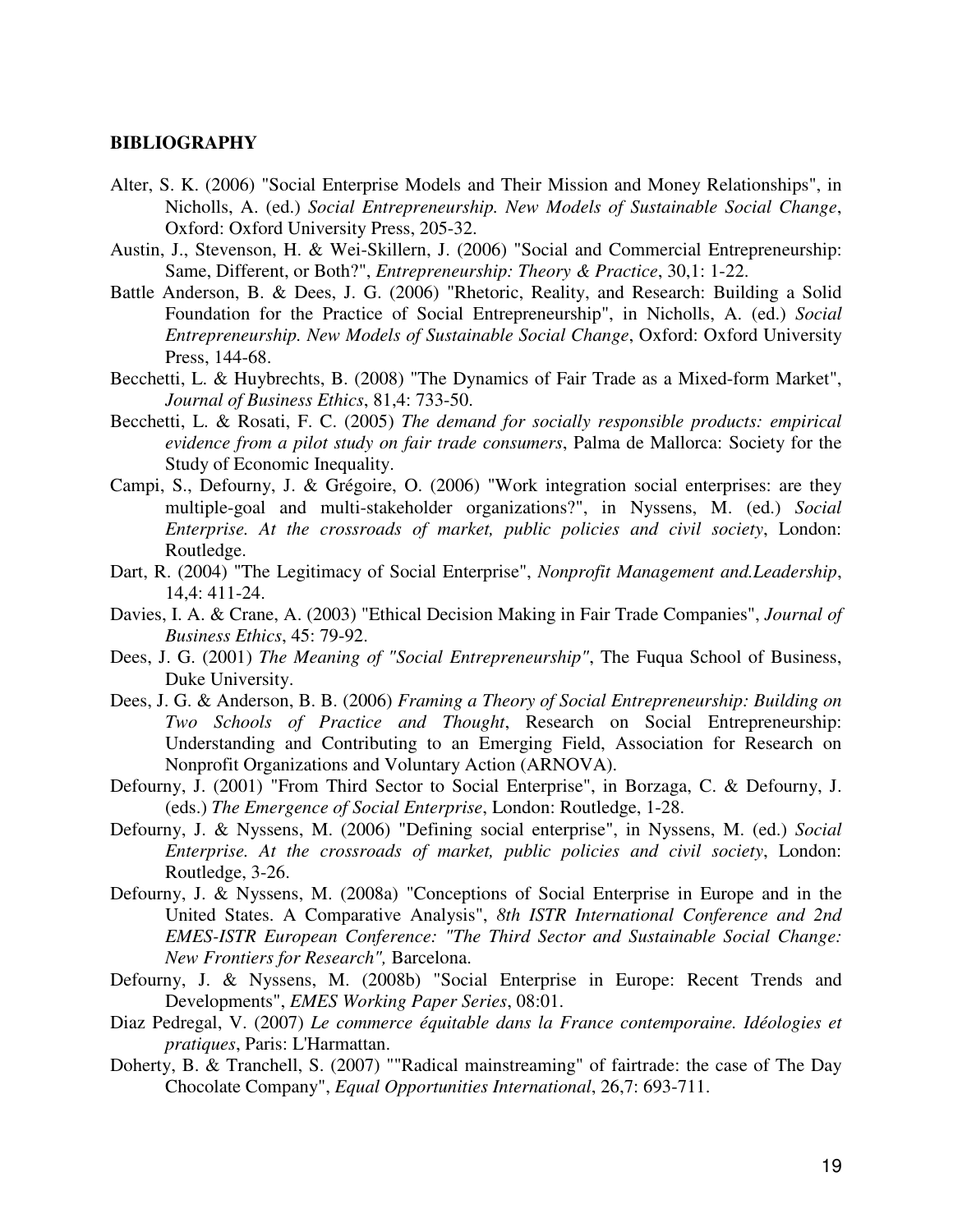- Emerson, J. (2006) "Moving Ahead Together: Implications of a Blended Value Framework for the Future of Social Entrepreneurship", in Nicholls, A. (ed.) *Social Entrepreneurship. New Models of Sustainable Social Change*, Oxford: Oxford University Press, 391-406.
- Emerson, J. & Twersky, F. (eds.) (1996) *New Social Entrepreneurs: The success, challenge and Lessons of Non-profit enterprise creation*, San Francisco: The Roberts Foundation.
- Gardin, L. (2006) "A variety of resource mixes inside social enterprises", in Nyssens, M. (ed.) *Social Enterprise. At the crossroads of market, public policies and civil society*, London: Routledge, 111-36.
- Gendron, C. (2004) *Un nouveau mouvement socio-économique au coeur d'une autre mondialisation: le commerce équitable*, Comparaisons Internationales, Ottawa: Chaire de Recherche en Développement des Collectivités (Université du Québec en Outaouais).
- Huybrechts, B. (2010) *Explaining Organisational Diversity in Fair Trade Social Enterprises*, University of Liège, HEC Management School*,* PhD in Management Sciences.
- Kerlin, J. A. (2006) "Social Enterprise in the United States and Europe: Understanding and Learning from the Differences", *Voluntas: International Journal of Voluntary and Nonprofit Organizations*, 17,3: 246-62.
- Kerlin, J. A. (2008) "A Comparative Analysis of the Global Emergence of Social Enterprise", *8th ISTR Conference & 2nd EMES-ISTR Conference,* Barcelona.
- Lemay, J.-F. (2007) *Mouvements sociaux transnationaux : le partenariat de deux organisations de commerce equitable en France et au Pérou*, Université Laval, Département d'Anthropologie.
- Low, W. & Davenport, E. (2005) "Has the medium (roast) become the message?: The ethics of marketing fair trade in the mainstream", *International Marketing Review*, 22,5: 494-511.
- Mair, J. & Marti, I. (2006) "Social entrepreneurship research: A source of explanation, prediction, and delight", *Journal of World Business*, 41,1: 36-44.
- Martin, R. L. & Osberg, S. (2007) "Social entrepreneurship: the case for definition", *Stanford Social Innovation Review*, 5,2: 29.
- Moore, G. (2004) "The Fair Trade movement: parameters, issues and future research", *Journal of Business Ethics*, 53,1: 73-86.
- Moore, G., Gibbon, J. & Slack, R. (2006) "The mainstreaming of Fair Trade: a macromarketing perspective", *Journal of Strategic Marketing*, 14,4: 329-52.
- Mulgan, G. (2006) "Cultivating the Other Invisible Hand of Social Entrepreneuship: Comparative Advantage, Public Policy, and Future Research Priorities", in Nicholls, A. (ed.) *Social Entrepreneurship. New Models of Sustainable Social Change*, Oxford: Oxford University Press.
- Nicholls, A. (ed.) (2006) *Social Entrepreneurship. New Models of Sustainable Social Change*, Oxford: Oxford University Press.
- Nicholls, A. & Cho, A. H. (2006) "Social Entrepreneurship: The Structuration of a Field", in Nicholls, A. (ed.) *Social Entrepreneurship. New Models of Sustainable Change*, Oxford: Oxford University Press, 99-118.
- Nicholls, A. & Opal, C. (2005) *Fair Trade. Market-driven Ethical Consumption*, London: Sage Publications.
- Nyssens, M. (ed.) (2006) *Social Enterprise. At the crossroads of market, public policies and civil society*, London: Routledge.
- Peattie, K. & Morley, A. (2008) "Eight paradoxes of the social enterprise research agenda", *Social Enterprise Journal*, 4,2: 91-107.